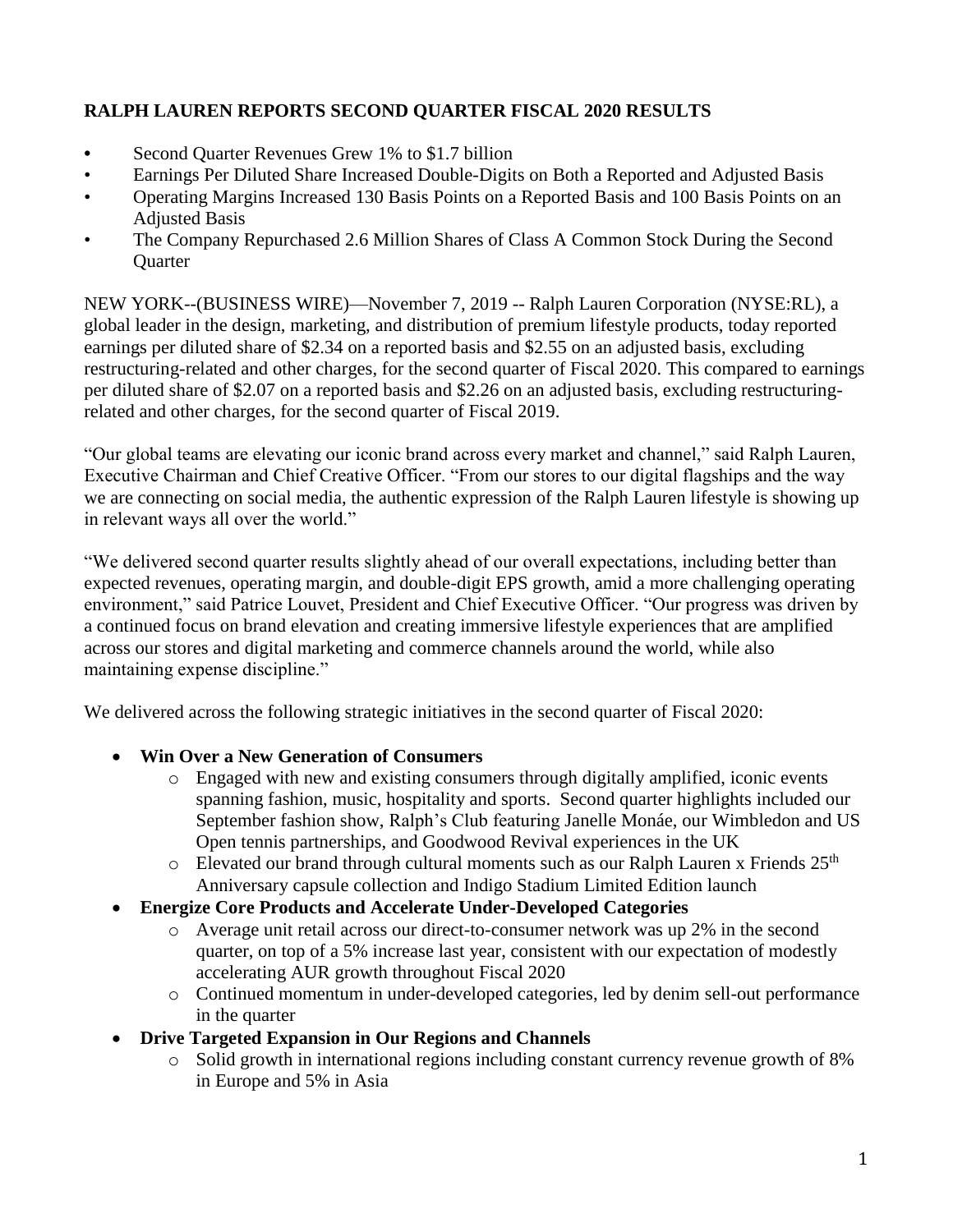- o Momentum in key long-term growth markets continued with constant currency revenue growth of 22% in the Chinese mainland, while Hong Kong was down 27% due to business disruptions
- **Lead With Digital**
	- o Global digital revenue grew low-teens to last year in constant currency, driven by more than 30% growth in International and modest growth in North America
	- o Continued expansion into new digital distribution platforms including rental, subscription, and resale models
- **Operate With Discipline to Fuel Growth**
	- o Adjusted operating margins expanded 100 basis points in the quarter, driven by gross margin expansion and SG&A leverage
	- o Inventory growth moderated to 2% at the end of the second quarter, reflecting global inventory optimization initiatives, better aligning with our sales outlook

# **Second Quarter Fiscal 2020 Income Statement Review**

*Net Revenue.* In the second quarter of Fiscal 2020, revenue increased by 1% to \$1.7 billion on a reported basis and was up 2% in constant currency, driven by Europe and Asia. Foreign currency negatively impacted revenue growth by approximately 130 basis points in the second quarter.

Revenue performance for the Company's reportable segments in the second quarter compared to the prior year period was as follows:

- *North America Revenue.* North America revenue in the second quarter decreased 1% to \$881 million. In retail, comparable store sales in North America were up 2%, driven by a 2% comp increase in brick and mortar stores and 2% increase at ralphlauren.com. North America wholesale revenue decreased 6%.
- *Europe Revenue.* Europe revenue in the second quarter increased 3% to \$480 million on a reported basis and 8% in constant currency. In retail, comparable store sales in Europe were up 3%, driven by a 2% increase in brick and mortar stores and a 13% increase in digital commerce. Europe wholesale revenue increased 2% on a reported basis and 7% in constant currency.
- *Asia Revenue.* Asia revenue in the second quarter increased 4% to \$255 million on a reported basis and 5% in constant currency, driven by solid growth in retail. Comparable store sales in Asia increased 1%, reflecting growth in both brick and mortar and digital commerce operations, partly offset by declines in Hong Kong.

*Gross Profit.* Gross profit for the second quarter of Fiscal 2020 was \$1.0 billion and gross margin was 61.5%. Adjusted gross margin was 60 basis points above the prior year on a reported basis and up 80 basis points in constant currency.

Gross margin benefited from favorable channel, geographic, and product mix and better pricing and promotions.

*Operating Expenses.* Operating expenses in the second quarter of Fiscal 2020 were \$816 million on a reported basis, including \$21 million in restructuring-related and other charges. On an adjusted basis, excluding such charges, operating expenses were \$795 million, roughly flat to last year.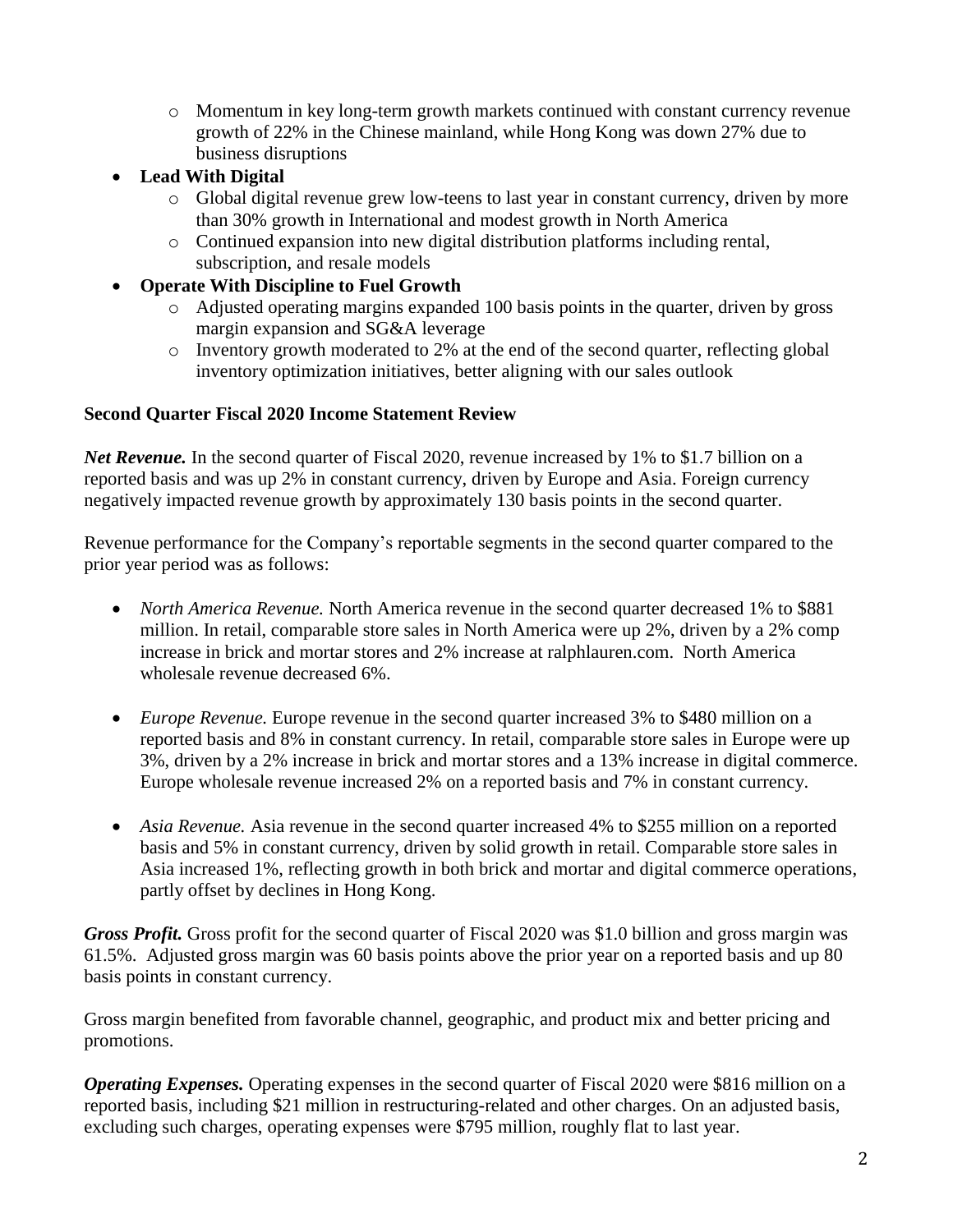Adjusted operating expense rate was 46.6%, 30 basis points below the prior year period, excluding restructuring-related and other charges. This decrease was driven by cost reduction initiatives and lower marketing spend compared to last year's higher marketing investments around our 50<sup>th</sup> Anniversary fashion show and related events.

*Operating Income.* Operating income for the second quarter of Fiscal 2020 was \$233 million on a reported basis, including restructuring-related and other charges of \$21 million, and operating margin was 13.7%. Adjusted operating income was \$254 million and adjusted operating margin was 14.9%, 100 basis points above the prior year, excluding restructuring-related and other charges from both periods.

- *North America Operating Income.* North America operating income in the second quarter was \$200 million on both a reported and adjusted basis. Adjusted North America operating margin was 22.7%, down 100 basis points from last year.
- *Europe Operating Income.* Europe operating income in the second quarter was \$141 million on both a reported and adjusted basis. Adjusted Europe operating margin was 29.3%, up 170 basis points to the prior year period. In constant currency, adjusted operating margin increased 220 basis points.
- *Asia Operating Income.* Asia operating income in the second quarter was \$41 million on both a reported and adjusted basis. Adjusted Asia operating margin was 16.2%, up 140 basis points to the prior year on both a reported and constant currency basis.

*Net Income and EPS.* On a reported basis, net income in the second quarter of Fiscal 2020 was \$182 million, or \$2.34 per diluted share. On an adjusted basis, net income was \$198 million, or \$2.55 per diluted share, excluding restructuring-related and other charges. This compared to net income of \$170 million, or \$2.07 per diluted share on a reported basis, and net income of \$186 million, or \$2.26 per diluted share on an adjusted basis, for the second quarter of Fiscal 2019.

In the second quarter of Fiscal 2020, the Company had an effective tax rate of approximately 23% on both a reported basis and adjusted basis, excluding restructuring and related other charges. This compared to an effective tax rate of approximately 21% on a reported and 23% on an adjusted basis, excluding restructuring and related other charges, in the prior year period.

# **Balance Sheet and Cash Flow Review**

The Company ended the second quarter of Fiscal 2020 with \$1.6 billion in cash and short and long-term investments and \$693 million in total debt, compared to \$1.9 billion and \$684 million, respectively, at the end of the second quarter of Fiscal 2019.

Inventory at the end of the second quarter of Fiscal 2020 was \$1.0 billion, up 2% compared to the prior year period.

The Company repurchased approximately \$250 million of Class A Common Stock during the second quarter. Approximately \$830 million remained available under the Company's authorized share repurchase programs at the end of the second quarter.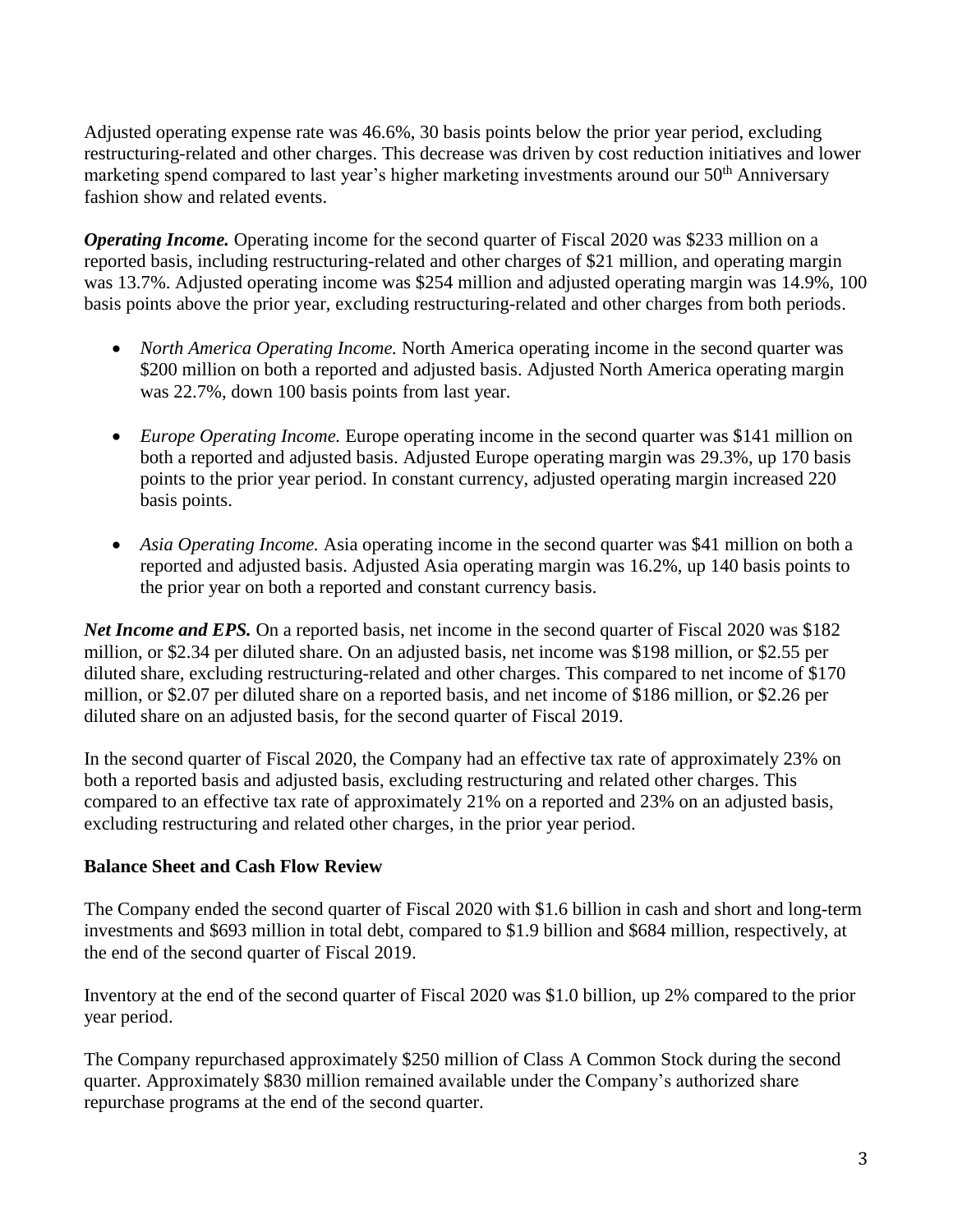# **Full Year Fiscal 2020 and Third Quarter Outlook**

The full year Fiscal 2020 and third quarter guidance excludes restructuring-related and other charges, as described in the "Non-U.S. GAAP Financial Measures" section of this press release.

For Fiscal 2020, the Company continues to expect net revenue growth of 2% to 3% on a constant currency basis but now expects results at the low end of this range, primarily based on intensifying headwinds in Hong Kong. Foreign currency is now expected to negatively impact revenue growth by approximately 130 basis points in Fiscal 2020.

The Company continues to expect operating margin for Fiscal 2020 to increase 40 to 60 basis points in constant currency. This outlook now includes the impact of List 4 tariffs from China. Foreign currency is expected to negatively impact operating margin by about 20 basis points in Fiscal 2020.

In the third quarter of Fiscal 2020, the Company expects net revenue to be about flat in constant currency. Foreign currency is expected to pressure revenue growth by approximately 70 to 90 basis points in the third quarter of Fiscal 2020.

Operating margin for the third quarter of Fiscal 2020 is expected to be flat to down about 20 basis points in constant currency. Foreign currency is expected to have a minimal impact on operating margin in the third quarter.

The Company continues to expect the full year Fiscal 2020 tax rate to be approximately 22%. Third quarter of Fiscal 2020 tax rate is estimated at approximately 21%.

# **Conference Call**

As previously announced, the Company will host a conference call and live online webcast today, Thursday, November 7<sup>th</sup>, at 9:00 A.M. Eastern. Listeners may access a live broadcast of the conference call on the Company's investor relations website at http://investor.ralphlauren.com by dialing 210-234- 8273 or 888-942-9265. To access the conference call, listeners should dial in by 8:45 a.m. Eastern and request to be connected to the Ralph Lauren Second Quarter 2020 conference call.

An online archive of the broadcast will be available by accessing the Company's investor relations website at http://investor.ralphlauren.com. A telephone replay of the call will be available from 12:00 P.M. Eastern, Thursday, November 7, 2019 through 6:00 P.M. Eastern, Thursday, November 14, 2019 by dialing 203-369-1077 or 866-442-2092 and entering passcode 8224.

# **ABOUT RALPH LAUREN**

Ralph Lauren Corporation (NYSE:RL) is a global leader in the design, marketing and distribution of premium lifestyle products in five categories: apparel, footwear & accessories, home, fragrances and hospitality. For more than 50 years, Ralph Lauren's reputation and distinctive image have been consistently developed across an expanding number of products, brands and international markets. The Company's brand names, which include Ralph Lauren, Ralph Lauren Collection, Ralph Lauren Purple Label, Polo Ralph Lauren, Double RL, Lauren Ralph Lauren, Polo Ralph Lauren Children,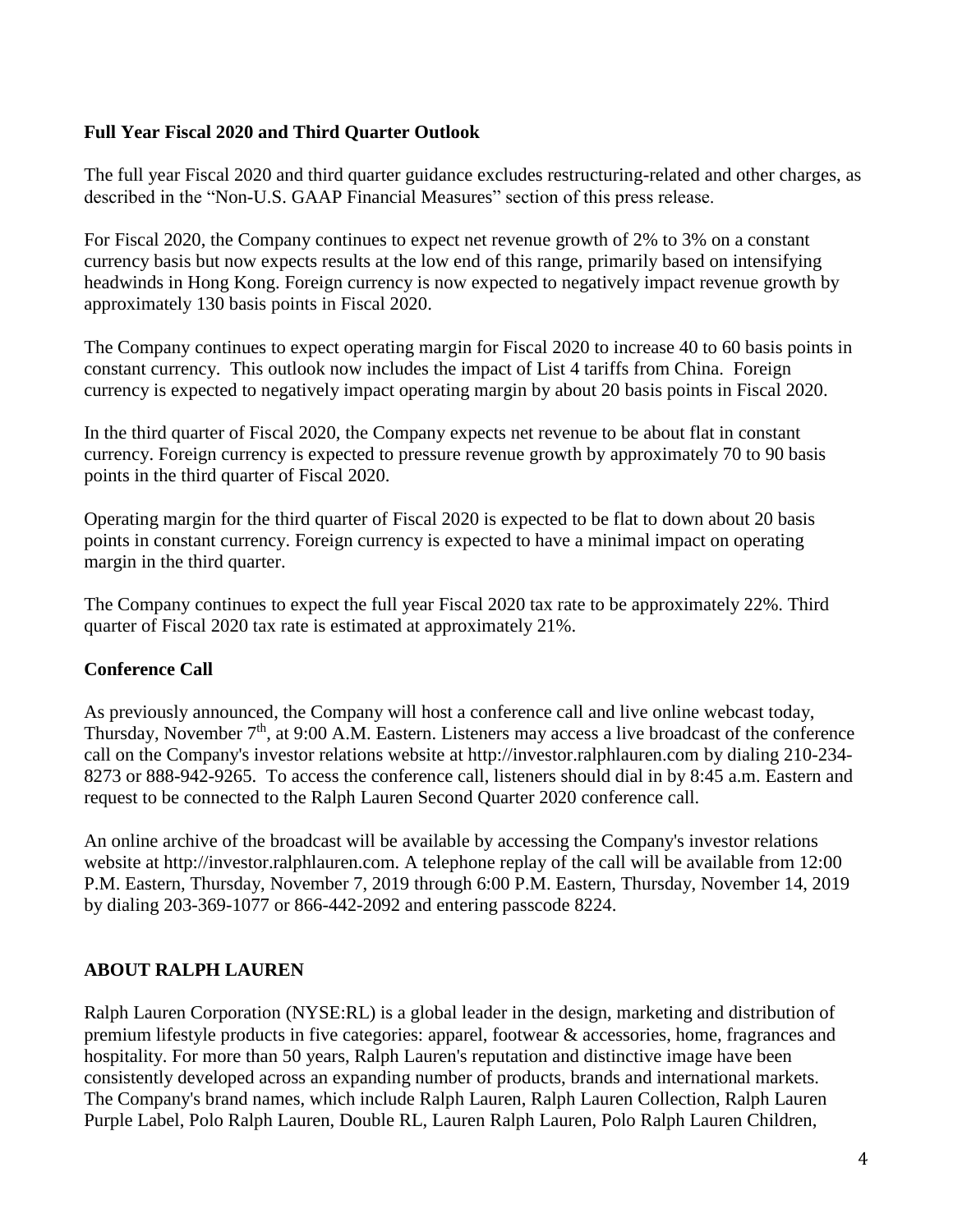Chaps and Club Monaco, among others, constitute one of the world's most widely recognized families of consumer brands. For more information, go to [https://corporate.ralphlauren.com.](https://corporate.ralphlauren.com/)

# **SPECIAL NOTE REGARDING FORWARD-LOOKING STATEMENTS**

This press release and oral statements made from time to time by representatives of the Company may contain certain "forward-looking statements" within the meaning of the Private Securities Litigation Reform Act of 1995. Forward-looking statements include the statements regarding, among other things, our current expectations about the Company's future results and financial condition, revenues, store openings and closings, employee reductions, margins, expenses, earnings, and citizenship and sustainability goals and are indicated by words or phrases such as "anticipate," "estimate," "expect," "project," "we believe," "can," "will," and similar words or phrases. These forward-looking statements involve known and unknown risks, uncertainties and other factors which may cause actual results, performance or achievements to be materially different from the future results, performance or achievements expressed in or implied by such forward-looking statements. Forward-looking statements are based largely on the Company's expectations and judgments and are subject to a number of risks and uncertainties, many of which are unforeseeable and beyond our control. The factors that could cause actual results to materially differ include, among others: the loss of key personnel, including Mr. Ralph Lauren, or other changes in our executive and senior management team or to our operating structure, and our ability to effectively transfer knowledge during periods of transition; our ability to successfully implement our long-term growth strategy; our ability to continue to expand and grow our business internationally and the impact of related changes in our customer, channel, and geographic sales mix as a result, as well as our ability to accelerate growth in certain product categories; our ability to open new retail stores and concession shops, as well as enhance and expand our digital footprint and capabilities, all in an effort to expand our direct-to-consumer presence; our ability to respond to constantly changing fashion and retail trends and consumer demands in a timely manner, develop products that resonate with our existing customers and attract new customers, and execute marketing and advertising programs that appeal to consumers; our ability to effectively manage inventory levels and the increasing pressure on our margins in a highly promotional retail environment; our ability to continue to maintain our brand image and reputation and protect our trademarks; our ability to competitively price our products and create an acceptable value proposition for consumers; the impact to our business resulting from changes in consumers' ability, willingness, or preferences to purchase discretionary items and luxury retail products, which tends to decline during recessionary periods, and our ability to accurately forecast consumer demand, the failure of which could result in either a build-up or shortage of inventory; our ability to achieve anticipated operating enhancements and cost reductions from our restructuring plans, as well as the impact to our business resulting from restructuring-related charges, which may be dilutive to our earnings in the short term; the impact to our business resulting from potential costs and obligations related to the early closure of our stores or termination of our long-term, non-cancellable leases; a variety of legal, regulatory, tax, political, and economic risks, including risks related to the importation and exportation of products which our operations are currently subject to, or may become subject to as a result of potential changes in legislation, and other risks associated with our international operations, such as compliance with the Foreign Corrupt Practices Act or violations of other anti-bribery and corruption laws prohibiting improper payments, and the burdens of complying with a variety of foreign laws and regulations, including tax laws, trade and labor restrictions, and related laws that may reduce the flexibility of our business; the potential impact to our business resulting from the imposition of additional duties, tariffs, taxes, and other charges or barriers to trade, including those resulting from current trade developments with China and the related impact to global stock markets, as well as our ability to implement mitigating sourcing strategies; the impact to our business resulting from the United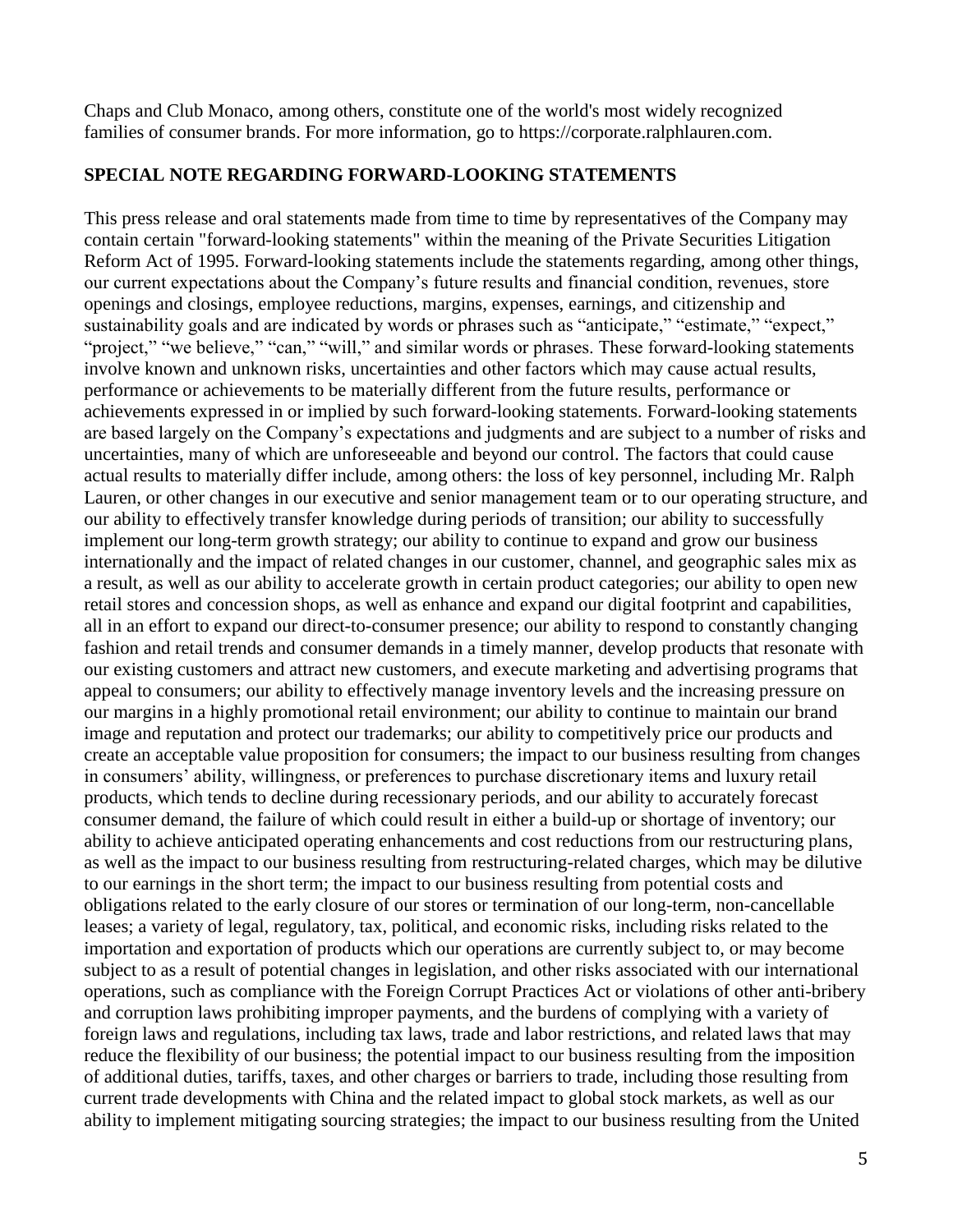Kingdom's decision to exit the European Union and the uncertainty surrounding the terms and conditions of such a withdrawal, as well as the related impact to global stock markets and currency exchange rates; the impact to our business resulting from increases in the costs of raw materials, transportation, and labor, including wages, healthcare, and other benefit-related costs; our ability to secure our facilities and systems and those of our third-party service providers from, among other things, cybersecurity breaches, acts of vandalism, computer viruses, or similar Internet or email events; our efforts to successfully enhance, upgrade, and/or transition our global information technology systems and digital commerce platforms; changes in our tax obligations and effective tax rate due to a variety of other factors, including potential changes in U.S. or foreign tax laws and regulations, accounting rules, or the mix and level of earnings by jurisdiction in future periods that are not currently known or anticipated; our exposure to currency exchange rate fluctuations from both a transactional and translational perspective; the potential impact to our business resulting from the financial difficulties of certain of our large wholesale customers, which may result in consolidations, liquidations, restructurings, and other ownership changes in the retail industry, as well as other changes in the competitive marketplace, including the introduction of new products or pricing changes by our competitors; the impact of economic, political, and other conditions on us, our customers, suppliers, vendors, and lenders, including business disruptions in Hong Kong resulting from ongoing protests and political unrest; the potential impact to our business if any of our distribution centers were to become inoperable or inaccessible; the potential impact on our operations and on our suppliers and customers resulting from natural or man-made disasters; the impact to our business of events of unrest and instability that are currently taking place in certain parts of the world, as well as from any terrorist action, retaliation, and the threat of further action or retaliation; our ability to access sources of liquidity to provide for our cash needs, including our debt obligations, tax obligations, payment of dividends, capital expenditures, and potential repurchases of our Class A common stock, as well as the ability of our customers, suppliers, vendors, and lenders to access sources of liquidity to provide for their own cash needs; the potential impact to the trading prices of our securities if our Class A common stock share repurchase activity and/or cash dividend payments differ from investors' expectations; our ability to maintain our credit profile and ratings within the financial community; our intention to introduce new products or brands, or enter into or renew alliances; changes in the business of, and our relationships with, major department store customers and licensing partners; our ability to achieve our goals regarding environmental, social, and governance practices; our ability to make certain strategic acquisitions and successfully integrate the acquired businesses into our existing operations; and other risk factors identified in the Company's Annual Report on Form 10-K, Form 10-Q and Form 8-K reports filed with the Securities and Exchange Commission. The Company undertakes no obligation to publicly update or revise any forward-looking statements, whether as a result of new information, future events or otherwise.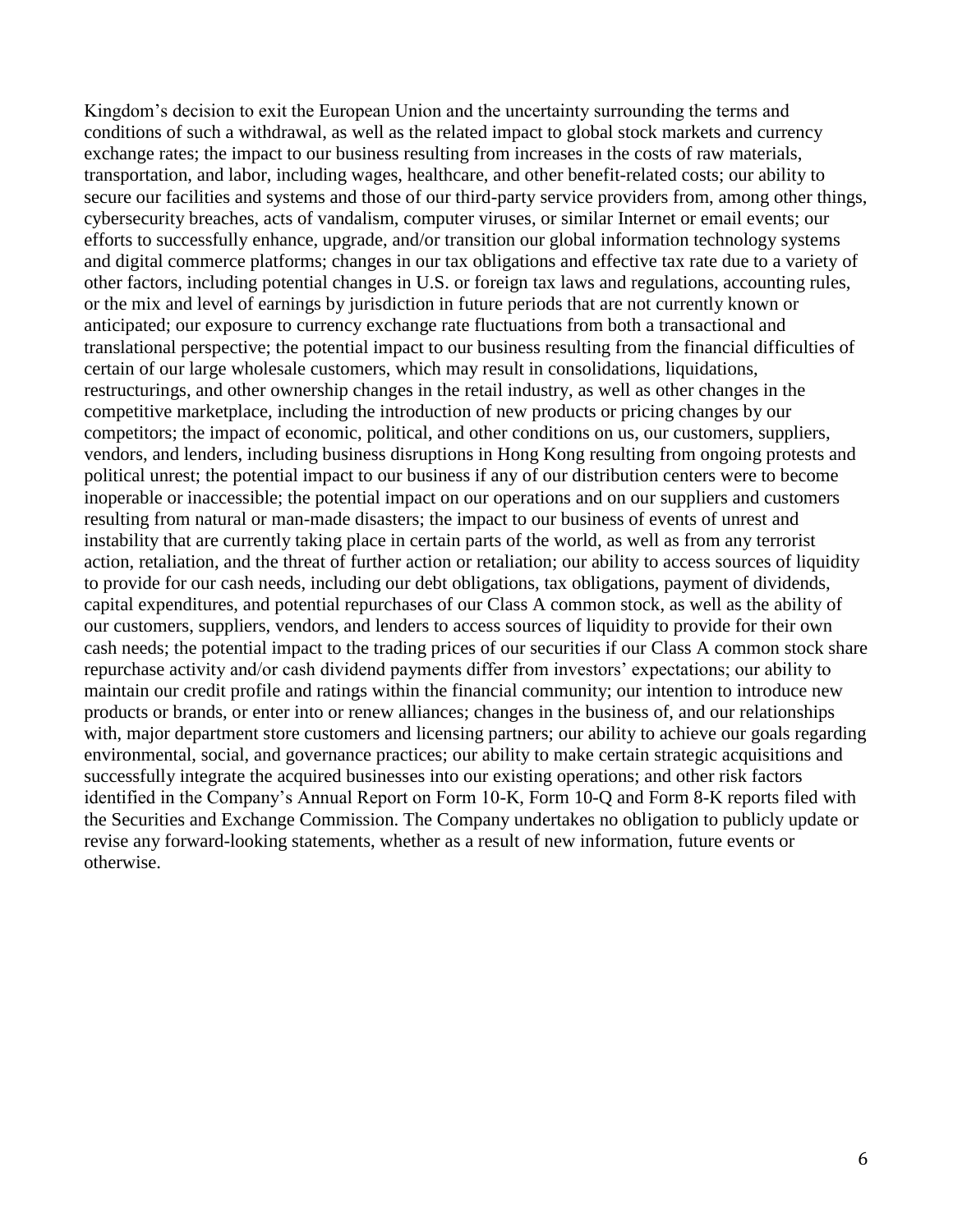#### **RALPH LAUREN CORPORATION CONSOLIDATED BALANCE SHEETS Prepared in accordance with U.S. Generally Accepted Accounting Principles (in millions) (Unaudited)**

| <b>ASSETS</b><br>Current assets:<br>\$<br>\$<br>\$<br>Cash and cash equivalents<br>548.1<br>584.1<br>553.1<br>1,403.4<br>1,319.5<br>Short-term investments<br>1,041.4<br>432.3<br>Accounts receivable, net of allowances<br>483.2<br>398.1<br>817.8<br>Inventories<br>1,012.5<br>994.6<br>32.1<br>34.9<br>Income tax receivable<br>33.6<br>267.9<br>Prepaid expenses and other current assets<br>359.3<br>359.1<br>3,693.5<br>Total current assets<br>3,386.7<br>3,594.8<br>Property and equipment, net<br>1,011.0<br>1,039.2<br>1,130.5<br>Operating lease right-of-use assets<br>1,567.1<br>Deferred tax assets<br>97.6<br>67.0<br>67.6<br>913.8<br>Goodwill<br>919.6<br>928.6<br>152.3<br>163.7<br>Intangible assets, net<br>175.0<br>Other non-current assets <sup>(a)</sup><br>100.0<br>158.5<br>160.3<br>\$<br>\$<br><b>Total assets</b><br>\$<br>7,228.5<br>5,942.8<br>6,155.5<br><b>LIABILITIES AND EQUITY</b><br>Current liabilities:<br>\$<br>\$<br>\$<br>Current portion of long-term debt<br>297.3<br>350.3<br>202.3<br>202.1<br>Accounts payable<br>Income tax payable<br>29.4<br>42.8<br>60.1<br>Current operating lease liabilities<br>273.2<br>Accrued expenses and other current liabilities<br>755.1<br>968.4<br>996.2<br>1,736.0<br>Total current liabilities<br>1,200.1<br>1,241.1<br>Long-term debt<br>396.1<br>689.1<br>683.9<br>Long-term operating lease liabilities<br>1,651.3<br>Income tax payable<br>132.7<br>146.7<br>124.8<br>79.7<br>78.8<br>Non-current liability for unrecognized tax benefits<br>80.0<br>Other non-current liabilities<br>319.1<br>540.9<br>563.7<br>4,314.9<br>2,655.6<br>2,693.5<br>Total liabilities<br>Equity:<br>1.3<br>1.3<br>Common stock<br>1.3<br>2,544.6<br>2,493.8<br>2,448.0<br>Additional paid-in-capital<br>Retained earnings<br>6,009.4<br>5,979.1<br>5,925.4<br>Treasury stock, Class A, at cost<br>(5,526.3)<br>(5,083.6)<br>(4,804.9)<br>Accumulated other comprehensive loss<br>(103.4)<br>(107.8)<br>(115.4)<br>2,913.6<br>3,287.2<br>3,462.0<br>Total equity<br>\$<br>\$<br>\$<br>7,228.5<br>5,942.8<br>6,155.5<br><b>Total liabilities and equity</b><br>896.1<br>Net Cash (incl. LT Investments)<br>1,343.3<br>1,258.6<br>Cash & Investments $(ST & LT)$<br>1,589.5<br>2,032.4<br>1,942.5<br>Net Cash (excl. LT Investments)<br>896.1<br>1,298.4<br>1,188.7<br>Cash & ST Investments<br>1,589.5<br>1,987.5<br>1,872.6<br>(a) Includes non-current investments of:<br>69.9<br>\$<br>\$<br>\$ | September 28,<br>2019 |  | March 30,<br>2019 |      | September 29,<br>2018 |  |  |
|----------------------------------------------------------------------------------------------------------------------------------------------------------------------------------------------------------------------------------------------------------------------------------------------------------------------------------------------------------------------------------------------------------------------------------------------------------------------------------------------------------------------------------------------------------------------------------------------------------------------------------------------------------------------------------------------------------------------------------------------------------------------------------------------------------------------------------------------------------------------------------------------------------------------------------------------------------------------------------------------------------------------------------------------------------------------------------------------------------------------------------------------------------------------------------------------------------------------------------------------------------------------------------------------------------------------------------------------------------------------------------------------------------------------------------------------------------------------------------------------------------------------------------------------------------------------------------------------------------------------------------------------------------------------------------------------------------------------------------------------------------------------------------------------------------------------------------------------------------------------------------------------------------------------------------------------------------------------------------------------------------------------------------------------------------------------------------------------------------------------------------------------------------------------------------------------------------------------------------------------------------------------------------------------------------------------------------------------------------------------------------------------------------------------------------------------------------------------|-----------------------|--|-------------------|------|-----------------------|--|--|
|                                                                                                                                                                                                                                                                                                                                                                                                                                                                                                                                                                                                                                                                                                                                                                                                                                                                                                                                                                                                                                                                                                                                                                                                                                                                                                                                                                                                                                                                                                                                                                                                                                                                                                                                                                                                                                                                                                                                                                                                                                                                                                                                                                                                                                                                                                                                                                                                                                                                      |                       |  |                   |      |                       |  |  |
|                                                                                                                                                                                                                                                                                                                                                                                                                                                                                                                                                                                                                                                                                                                                                                                                                                                                                                                                                                                                                                                                                                                                                                                                                                                                                                                                                                                                                                                                                                                                                                                                                                                                                                                                                                                                                                                                                                                                                                                                                                                                                                                                                                                                                                                                                                                                                                                                                                                                      |                       |  |                   |      |                       |  |  |
|                                                                                                                                                                                                                                                                                                                                                                                                                                                                                                                                                                                                                                                                                                                                                                                                                                                                                                                                                                                                                                                                                                                                                                                                                                                                                                                                                                                                                                                                                                                                                                                                                                                                                                                                                                                                                                                                                                                                                                                                                                                                                                                                                                                                                                                                                                                                                                                                                                                                      |                       |  |                   |      |                       |  |  |
|                                                                                                                                                                                                                                                                                                                                                                                                                                                                                                                                                                                                                                                                                                                                                                                                                                                                                                                                                                                                                                                                                                                                                                                                                                                                                                                                                                                                                                                                                                                                                                                                                                                                                                                                                                                                                                                                                                                                                                                                                                                                                                                                                                                                                                                                                                                                                                                                                                                                      |                       |  |                   |      |                       |  |  |
|                                                                                                                                                                                                                                                                                                                                                                                                                                                                                                                                                                                                                                                                                                                                                                                                                                                                                                                                                                                                                                                                                                                                                                                                                                                                                                                                                                                                                                                                                                                                                                                                                                                                                                                                                                                                                                                                                                                                                                                                                                                                                                                                                                                                                                                                                                                                                                                                                                                                      |                       |  |                   |      |                       |  |  |
|                                                                                                                                                                                                                                                                                                                                                                                                                                                                                                                                                                                                                                                                                                                                                                                                                                                                                                                                                                                                                                                                                                                                                                                                                                                                                                                                                                                                                                                                                                                                                                                                                                                                                                                                                                                                                                                                                                                                                                                                                                                                                                                                                                                                                                                                                                                                                                                                                                                                      |                       |  |                   |      |                       |  |  |
|                                                                                                                                                                                                                                                                                                                                                                                                                                                                                                                                                                                                                                                                                                                                                                                                                                                                                                                                                                                                                                                                                                                                                                                                                                                                                                                                                                                                                                                                                                                                                                                                                                                                                                                                                                                                                                                                                                                                                                                                                                                                                                                                                                                                                                                                                                                                                                                                                                                                      |                       |  |                   |      |                       |  |  |
|                                                                                                                                                                                                                                                                                                                                                                                                                                                                                                                                                                                                                                                                                                                                                                                                                                                                                                                                                                                                                                                                                                                                                                                                                                                                                                                                                                                                                                                                                                                                                                                                                                                                                                                                                                                                                                                                                                                                                                                                                                                                                                                                                                                                                                                                                                                                                                                                                                                                      |                       |  |                   |      |                       |  |  |
|                                                                                                                                                                                                                                                                                                                                                                                                                                                                                                                                                                                                                                                                                                                                                                                                                                                                                                                                                                                                                                                                                                                                                                                                                                                                                                                                                                                                                                                                                                                                                                                                                                                                                                                                                                                                                                                                                                                                                                                                                                                                                                                                                                                                                                                                                                                                                                                                                                                                      |                       |  |                   |      |                       |  |  |
|                                                                                                                                                                                                                                                                                                                                                                                                                                                                                                                                                                                                                                                                                                                                                                                                                                                                                                                                                                                                                                                                                                                                                                                                                                                                                                                                                                                                                                                                                                                                                                                                                                                                                                                                                                                                                                                                                                                                                                                                                                                                                                                                                                                                                                                                                                                                                                                                                                                                      |                       |  |                   |      |                       |  |  |
|                                                                                                                                                                                                                                                                                                                                                                                                                                                                                                                                                                                                                                                                                                                                                                                                                                                                                                                                                                                                                                                                                                                                                                                                                                                                                                                                                                                                                                                                                                                                                                                                                                                                                                                                                                                                                                                                                                                                                                                                                                                                                                                                                                                                                                                                                                                                                                                                                                                                      |                       |  |                   |      |                       |  |  |
|                                                                                                                                                                                                                                                                                                                                                                                                                                                                                                                                                                                                                                                                                                                                                                                                                                                                                                                                                                                                                                                                                                                                                                                                                                                                                                                                                                                                                                                                                                                                                                                                                                                                                                                                                                                                                                                                                                                                                                                                                                                                                                                                                                                                                                                                                                                                                                                                                                                                      |                       |  |                   |      |                       |  |  |
|                                                                                                                                                                                                                                                                                                                                                                                                                                                                                                                                                                                                                                                                                                                                                                                                                                                                                                                                                                                                                                                                                                                                                                                                                                                                                                                                                                                                                                                                                                                                                                                                                                                                                                                                                                                                                                                                                                                                                                                                                                                                                                                                                                                                                                                                                                                                                                                                                                                                      |                       |  |                   |      |                       |  |  |
|                                                                                                                                                                                                                                                                                                                                                                                                                                                                                                                                                                                                                                                                                                                                                                                                                                                                                                                                                                                                                                                                                                                                                                                                                                                                                                                                                                                                                                                                                                                                                                                                                                                                                                                                                                                                                                                                                                                                                                                                                                                                                                                                                                                                                                                                                                                                                                                                                                                                      |                       |  |                   |      |                       |  |  |
|                                                                                                                                                                                                                                                                                                                                                                                                                                                                                                                                                                                                                                                                                                                                                                                                                                                                                                                                                                                                                                                                                                                                                                                                                                                                                                                                                                                                                                                                                                                                                                                                                                                                                                                                                                                                                                                                                                                                                                                                                                                                                                                                                                                                                                                                                                                                                                                                                                                                      |                       |  |                   |      |                       |  |  |
|                                                                                                                                                                                                                                                                                                                                                                                                                                                                                                                                                                                                                                                                                                                                                                                                                                                                                                                                                                                                                                                                                                                                                                                                                                                                                                                                                                                                                                                                                                                                                                                                                                                                                                                                                                                                                                                                                                                                                                                                                                                                                                                                                                                                                                                                                                                                                                                                                                                                      |                       |  |                   |      |                       |  |  |
|                                                                                                                                                                                                                                                                                                                                                                                                                                                                                                                                                                                                                                                                                                                                                                                                                                                                                                                                                                                                                                                                                                                                                                                                                                                                                                                                                                                                                                                                                                                                                                                                                                                                                                                                                                                                                                                                                                                                                                                                                                                                                                                                                                                                                                                                                                                                                                                                                                                                      |                       |  |                   |      |                       |  |  |
|                                                                                                                                                                                                                                                                                                                                                                                                                                                                                                                                                                                                                                                                                                                                                                                                                                                                                                                                                                                                                                                                                                                                                                                                                                                                                                                                                                                                                                                                                                                                                                                                                                                                                                                                                                                                                                                                                                                                                                                                                                                                                                                                                                                                                                                                                                                                                                                                                                                                      |                       |  |                   |      |                       |  |  |
|                                                                                                                                                                                                                                                                                                                                                                                                                                                                                                                                                                                                                                                                                                                                                                                                                                                                                                                                                                                                                                                                                                                                                                                                                                                                                                                                                                                                                                                                                                                                                                                                                                                                                                                                                                                                                                                                                                                                                                                                                                                                                                                                                                                                                                                                                                                                                                                                                                                                      |                       |  |                   |      |                       |  |  |
|                                                                                                                                                                                                                                                                                                                                                                                                                                                                                                                                                                                                                                                                                                                                                                                                                                                                                                                                                                                                                                                                                                                                                                                                                                                                                                                                                                                                                                                                                                                                                                                                                                                                                                                                                                                                                                                                                                                                                                                                                                                                                                                                                                                                                                                                                                                                                                                                                                                                      |                       |  |                   |      |                       |  |  |
|                                                                                                                                                                                                                                                                                                                                                                                                                                                                                                                                                                                                                                                                                                                                                                                                                                                                                                                                                                                                                                                                                                                                                                                                                                                                                                                                                                                                                                                                                                                                                                                                                                                                                                                                                                                                                                                                                                                                                                                                                                                                                                                                                                                                                                                                                                                                                                                                                                                                      |                       |  |                   |      |                       |  |  |
|                                                                                                                                                                                                                                                                                                                                                                                                                                                                                                                                                                                                                                                                                                                                                                                                                                                                                                                                                                                                                                                                                                                                                                                                                                                                                                                                                                                                                                                                                                                                                                                                                                                                                                                                                                                                                                                                                                                                                                                                                                                                                                                                                                                                                                                                                                                                                                                                                                                                      |                       |  |                   |      |                       |  |  |
|                                                                                                                                                                                                                                                                                                                                                                                                                                                                                                                                                                                                                                                                                                                                                                                                                                                                                                                                                                                                                                                                                                                                                                                                                                                                                                                                                                                                                                                                                                                                                                                                                                                                                                                                                                                                                                                                                                                                                                                                                                                                                                                                                                                                                                                                                                                                                                                                                                                                      |                       |  |                   |      |                       |  |  |
|                                                                                                                                                                                                                                                                                                                                                                                                                                                                                                                                                                                                                                                                                                                                                                                                                                                                                                                                                                                                                                                                                                                                                                                                                                                                                                                                                                                                                                                                                                                                                                                                                                                                                                                                                                                                                                                                                                                                                                                                                                                                                                                                                                                                                                                                                                                                                                                                                                                                      |                       |  |                   |      |                       |  |  |
|                                                                                                                                                                                                                                                                                                                                                                                                                                                                                                                                                                                                                                                                                                                                                                                                                                                                                                                                                                                                                                                                                                                                                                                                                                                                                                                                                                                                                                                                                                                                                                                                                                                                                                                                                                                                                                                                                                                                                                                                                                                                                                                                                                                                                                                                                                                                                                                                                                                                      |                       |  |                   |      |                       |  |  |
|                                                                                                                                                                                                                                                                                                                                                                                                                                                                                                                                                                                                                                                                                                                                                                                                                                                                                                                                                                                                                                                                                                                                                                                                                                                                                                                                                                                                                                                                                                                                                                                                                                                                                                                                                                                                                                                                                                                                                                                                                                                                                                                                                                                                                                                                                                                                                                                                                                                                      |                       |  |                   |      |                       |  |  |
|                                                                                                                                                                                                                                                                                                                                                                                                                                                                                                                                                                                                                                                                                                                                                                                                                                                                                                                                                                                                                                                                                                                                                                                                                                                                                                                                                                                                                                                                                                                                                                                                                                                                                                                                                                                                                                                                                                                                                                                                                                                                                                                                                                                                                                                                                                                                                                                                                                                                      |                       |  |                   |      |                       |  |  |
|                                                                                                                                                                                                                                                                                                                                                                                                                                                                                                                                                                                                                                                                                                                                                                                                                                                                                                                                                                                                                                                                                                                                                                                                                                                                                                                                                                                                                                                                                                                                                                                                                                                                                                                                                                                                                                                                                                                                                                                                                                                                                                                                                                                                                                                                                                                                                                                                                                                                      |                       |  |                   |      |                       |  |  |
|                                                                                                                                                                                                                                                                                                                                                                                                                                                                                                                                                                                                                                                                                                                                                                                                                                                                                                                                                                                                                                                                                                                                                                                                                                                                                                                                                                                                                                                                                                                                                                                                                                                                                                                                                                                                                                                                                                                                                                                                                                                                                                                                                                                                                                                                                                                                                                                                                                                                      |                       |  |                   |      |                       |  |  |
|                                                                                                                                                                                                                                                                                                                                                                                                                                                                                                                                                                                                                                                                                                                                                                                                                                                                                                                                                                                                                                                                                                                                                                                                                                                                                                                                                                                                                                                                                                                                                                                                                                                                                                                                                                                                                                                                                                                                                                                                                                                                                                                                                                                                                                                                                                                                                                                                                                                                      |                       |  |                   |      |                       |  |  |
|                                                                                                                                                                                                                                                                                                                                                                                                                                                                                                                                                                                                                                                                                                                                                                                                                                                                                                                                                                                                                                                                                                                                                                                                                                                                                                                                                                                                                                                                                                                                                                                                                                                                                                                                                                                                                                                                                                                                                                                                                                                                                                                                                                                                                                                                                                                                                                                                                                                                      |                       |  |                   |      |                       |  |  |
|                                                                                                                                                                                                                                                                                                                                                                                                                                                                                                                                                                                                                                                                                                                                                                                                                                                                                                                                                                                                                                                                                                                                                                                                                                                                                                                                                                                                                                                                                                                                                                                                                                                                                                                                                                                                                                                                                                                                                                                                                                                                                                                                                                                                                                                                                                                                                                                                                                                                      |                       |  |                   |      |                       |  |  |
|                                                                                                                                                                                                                                                                                                                                                                                                                                                                                                                                                                                                                                                                                                                                                                                                                                                                                                                                                                                                                                                                                                                                                                                                                                                                                                                                                                                                                                                                                                                                                                                                                                                                                                                                                                                                                                                                                                                                                                                                                                                                                                                                                                                                                                                                                                                                                                                                                                                                      |                       |  |                   |      |                       |  |  |
|                                                                                                                                                                                                                                                                                                                                                                                                                                                                                                                                                                                                                                                                                                                                                                                                                                                                                                                                                                                                                                                                                                                                                                                                                                                                                                                                                                                                                                                                                                                                                                                                                                                                                                                                                                                                                                                                                                                                                                                                                                                                                                                                                                                                                                                                                                                                                                                                                                                                      |                       |  |                   |      |                       |  |  |
|                                                                                                                                                                                                                                                                                                                                                                                                                                                                                                                                                                                                                                                                                                                                                                                                                                                                                                                                                                                                                                                                                                                                                                                                                                                                                                                                                                                                                                                                                                                                                                                                                                                                                                                                                                                                                                                                                                                                                                                                                                                                                                                                                                                                                                                                                                                                                                                                                                                                      |                       |  |                   |      |                       |  |  |
|                                                                                                                                                                                                                                                                                                                                                                                                                                                                                                                                                                                                                                                                                                                                                                                                                                                                                                                                                                                                                                                                                                                                                                                                                                                                                                                                                                                                                                                                                                                                                                                                                                                                                                                                                                                                                                                                                                                                                                                                                                                                                                                                                                                                                                                                                                                                                                                                                                                                      |                       |  |                   |      |                       |  |  |
|                                                                                                                                                                                                                                                                                                                                                                                                                                                                                                                                                                                                                                                                                                                                                                                                                                                                                                                                                                                                                                                                                                                                                                                                                                                                                                                                                                                                                                                                                                                                                                                                                                                                                                                                                                                                                                                                                                                                                                                                                                                                                                                                                                                                                                                                                                                                                                                                                                                                      |                       |  |                   |      |                       |  |  |
|                                                                                                                                                                                                                                                                                                                                                                                                                                                                                                                                                                                                                                                                                                                                                                                                                                                                                                                                                                                                                                                                                                                                                                                                                                                                                                                                                                                                                                                                                                                                                                                                                                                                                                                                                                                                                                                                                                                                                                                                                                                                                                                                                                                                                                                                                                                                                                                                                                                                      |                       |  |                   |      |                       |  |  |
|                                                                                                                                                                                                                                                                                                                                                                                                                                                                                                                                                                                                                                                                                                                                                                                                                                                                                                                                                                                                                                                                                                                                                                                                                                                                                                                                                                                                                                                                                                                                                                                                                                                                                                                                                                                                                                                                                                                                                                                                                                                                                                                                                                                                                                                                                                                                                                                                                                                                      |                       |  |                   |      |                       |  |  |
|                                                                                                                                                                                                                                                                                                                                                                                                                                                                                                                                                                                                                                                                                                                                                                                                                                                                                                                                                                                                                                                                                                                                                                                                                                                                                                                                                                                                                                                                                                                                                                                                                                                                                                                                                                                                                                                                                                                                                                                                                                                                                                                                                                                                                                                                                                                                                                                                                                                                      |                       |  |                   |      |                       |  |  |
|                                                                                                                                                                                                                                                                                                                                                                                                                                                                                                                                                                                                                                                                                                                                                                                                                                                                                                                                                                                                                                                                                                                                                                                                                                                                                                                                                                                                                                                                                                                                                                                                                                                                                                                                                                                                                                                                                                                                                                                                                                                                                                                                                                                                                                                                                                                                                                                                                                                                      |                       |  |                   |      |                       |  |  |
|                                                                                                                                                                                                                                                                                                                                                                                                                                                                                                                                                                                                                                                                                                                                                                                                                                                                                                                                                                                                                                                                                                                                                                                                                                                                                                                                                                                                                                                                                                                                                                                                                                                                                                                                                                                                                                                                                                                                                                                                                                                                                                                                                                                                                                                                                                                                                                                                                                                                      |                       |  |                   | 44.9 |                       |  |  |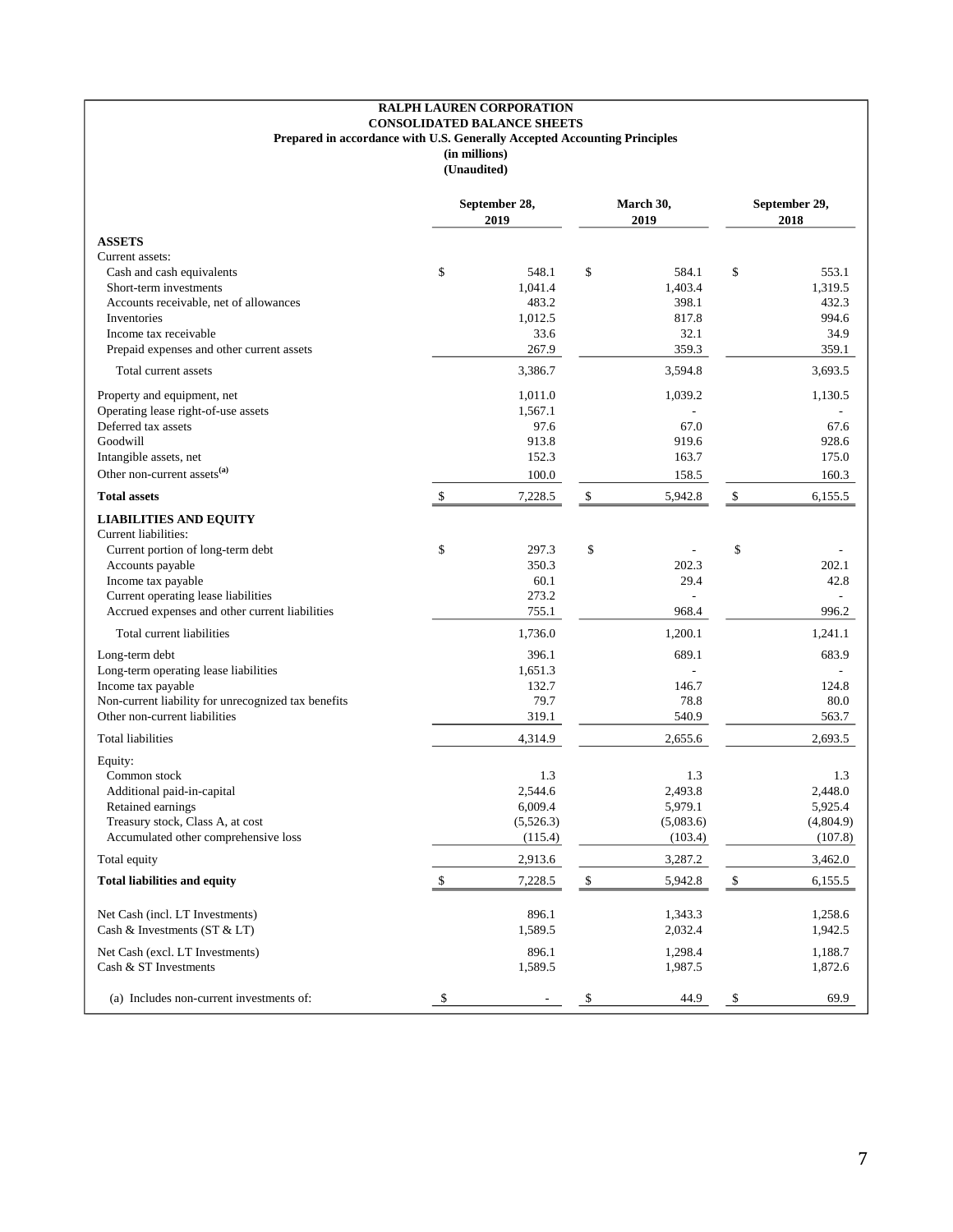# **RALPH LAUREN CORPORATION CONSOLIDATED STATEMENTS OF OPERATIONS Prepared in accordance with U.S. Generally Accepted Accounting Principles (in millions, except per share data)**

|                                                      | <b>Three Months Ended</b> |                       |                           |                |  |  |
|------------------------------------------------------|---------------------------|-----------------------|---------------------------|----------------|--|--|
|                                                      |                           | September 28,<br>2019 | September 29,<br>2018     |                |  |  |
| North America<br>Europe                              | \$                        | 881.2<br>480.2        | \$                        | 888.2<br>464.7 |  |  |
| Asia<br>Other non-reportable segments                |                           | 255.3<br>89.5         |                           | 244.7<br>93.3  |  |  |
| <b>Net revenues</b>                                  |                           | 1,706.2               |                           | 1,690.9        |  |  |
| Cost of goods sold                                   |                           | (657.2)               |                           | (661.6)        |  |  |
| <b>Gross profit</b>                                  |                           | 1,049.0               |                           | 1,029.3        |  |  |
| Selling, general, and administrative expenses        |                           | (795.3)               |                           | (793.6)        |  |  |
| Impairment of assets                                 |                           | (6.1)                 |                           | (9.8)          |  |  |
| Restructuring and other charges                      |                           | (14.5)                |                           | (15.9)         |  |  |
| Total other operating expenses, net                  |                           | (815.9)               |                           | (819.3)        |  |  |
| <b>Operating income</b>                              |                           | 233.1                 |                           | 210.0          |  |  |
| Interest expense                                     |                           | (4.4)                 |                           | (6.0)          |  |  |
| Interest income                                      |                           | 9.6                   |                           | 10.4           |  |  |
| Other income (expense), net                          |                           | (1.7)                 |                           | 0.4            |  |  |
| Income before income taxes                           |                           | 236.6                 |                           | 214.8          |  |  |
| Income tax provision                                 |                           | (54.5)                |                           | (44.5)         |  |  |
| Net income                                           | $\boldsymbol{\mathsf{S}}$ | 182.1                 | $\boldsymbol{\mathsf{S}}$ | 170.3          |  |  |
| Net income per common share - Basic                  | $\boldsymbol{\mathbb{S}}$ | 2.37                  | $\mathbb{S}$              | 2.09           |  |  |
| Net income per common share - Diluted                | \$                        | 2.34                  | \$                        | 2.07           |  |  |
| Weighted average common shares outstanding - Basic   |                           | 76.7                  |                           | 81.3           |  |  |
| Weighted average common shares outstanding - Diluted |                           | 77.9                  |                           | 82.3           |  |  |
| Dividends declared per share                         | \$                        | 0.6875                | \$                        | 0.625          |  |  |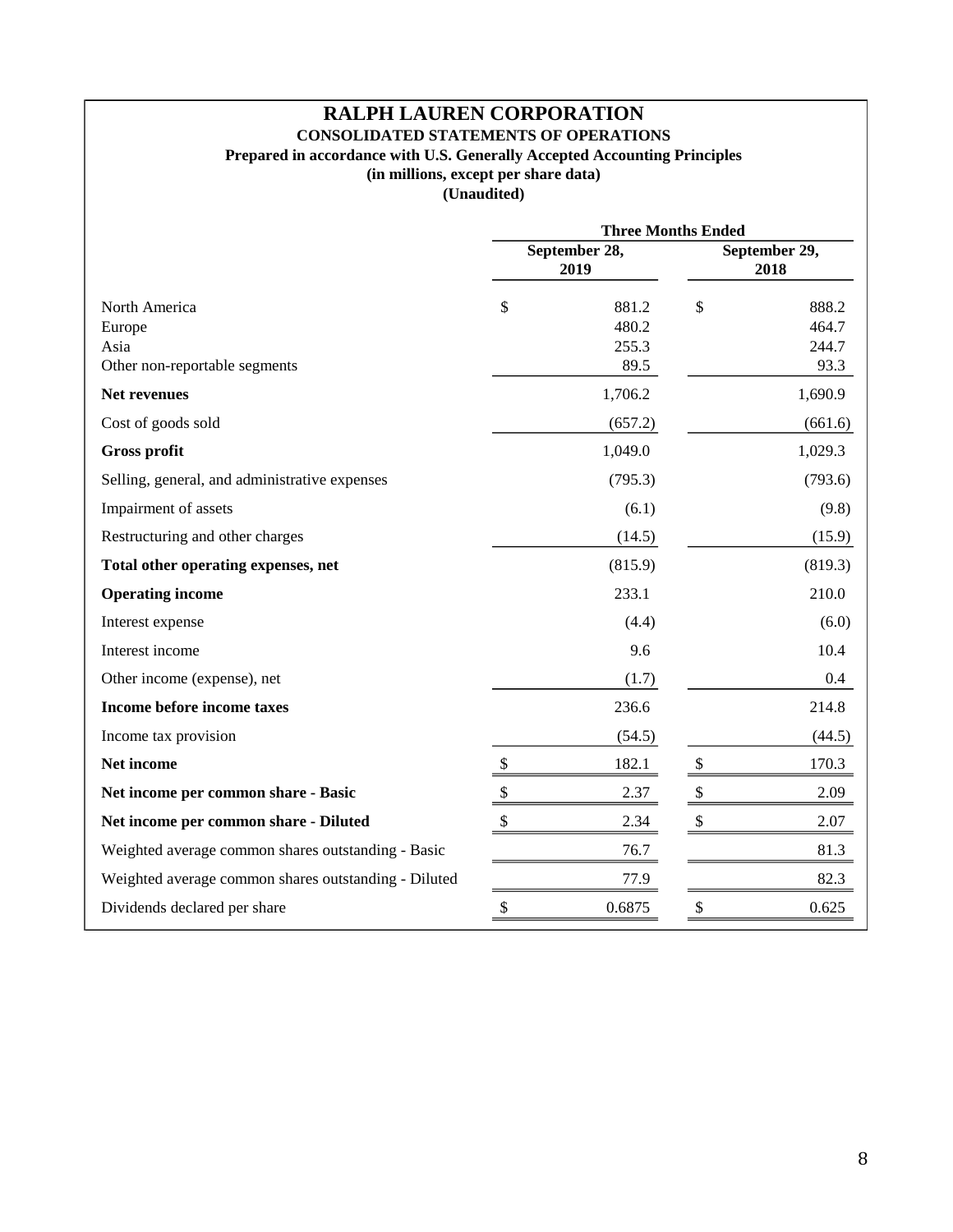# **RALPH LAUREN CORPORATION CONSOLIDATED STATEMENTS OF OPERATIONS Prepared in accordance with U.S. Generally Accepted Accounting Principles (in millions, except per share data)**

|                                                                  | <b>Six Months Ended</b> |                                    |                       |                                    |  |  |
|------------------------------------------------------------------|-------------------------|------------------------------------|-----------------------|------------------------------------|--|--|
|                                                                  |                         | September 28,<br>2019              | September 29,<br>2018 |                                    |  |  |
| North America<br>Europe<br>Asia<br>Other non-reportable segments | \$                      | 1,600.6<br>841.0<br>513.9<br>179.5 | \$                    | 1,585.8<br>820.0<br>492.7<br>183.0 |  |  |
| <b>Net revenues</b>                                              |                         | 3,135.0                            |                       | 3,081.5                            |  |  |
| Cost of goods sold                                               |                         | (1,165.2)                          |                       | (1,156.5)                          |  |  |
| <b>Gross profit</b>                                              |                         | 1,969.8                            |                       | 1,925.0                            |  |  |
| Selling, general, and administrative expenses                    |                         | (1,542.0)                          |                       | (1,535.5)                          |  |  |
| Impairment of assets                                             |                         | (7.3)                              |                       | (11.1)                             |  |  |
| Restructuring and other charges                                  |                         | (44.1)                             |                       | (38.3)                             |  |  |
| Total other operating expenses, net                              |                         | (1,593.4)                          |                       | (1,584.9)                          |  |  |
| <b>Operating income</b>                                          |                         | 376.4                              |                       | 340.1                              |  |  |
| Interest expense                                                 |                         | (8.6)                              |                       | (10.4)                             |  |  |
| Interest income                                                  |                         | 21.2                               |                       | 19.6                               |  |  |
| Other expense, net                                               |                         | (5.8)                              |                       | (1.6)                              |  |  |
| Income before income taxes                                       |                         | 383.2                              |                       | 347.7                              |  |  |
| Income tax provision                                             |                         | (84.0)                             |                       | (68.4)                             |  |  |
| Net income                                                       | $\$\,$                  | 299.2                              | \$                    | 279.3                              |  |  |
| Net income per common share - Basic                              | $\$\,$                  | 3.86                               | \$                    | 3.42                               |  |  |
| Net income per common share - Diluted                            | \$                      | 3.79                               | \$                    | 3.37                               |  |  |
| Weighted average common shares outstanding - Basic               |                         | 77.4                               |                       | 81.6                               |  |  |
| Weighted average common shares outstanding - Diluted             |                         | 78.9                               |                       | 82.8                               |  |  |
| Dividends declared per share                                     | \$                      | 1.375                              | \$                    | 1.25                               |  |  |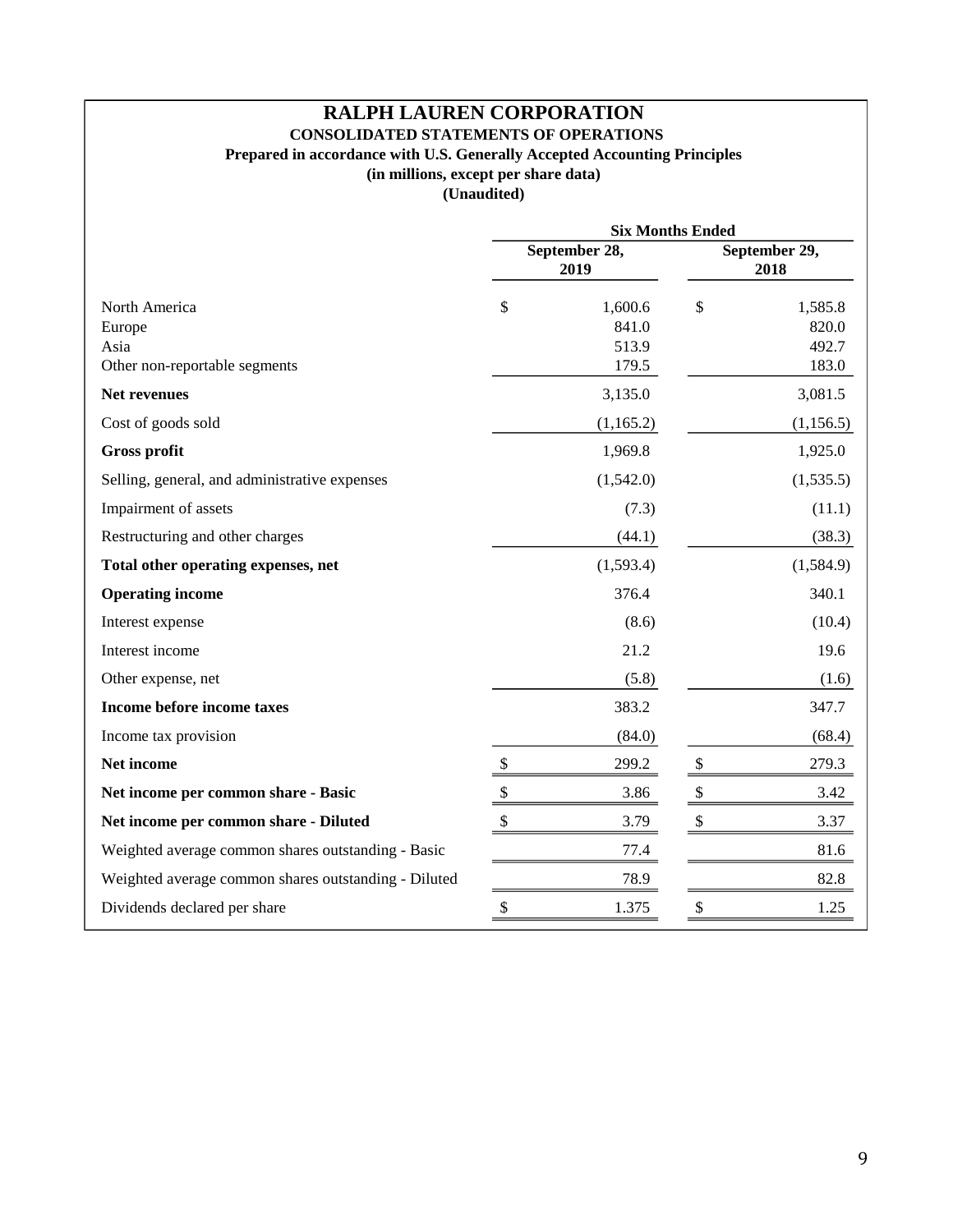## **RALPH LAUREN CORPORATION CONSOLIDATED STATEMENTS OF CASH FLOWS Prepared in accordance with U.S. Generally Accepted Accounting Principles**

**(in millions) (Unaudited)**

|                                                                                   | <b>Six Months Ended</b> |                |               |           |  |
|-----------------------------------------------------------------------------------|-------------------------|----------------|---------------|-----------|--|
|                                                                                   |                         | September 28,  | September 29, |           |  |
|                                                                                   |                         | 2019           |               | 2018      |  |
| Cash flows from operating activities:                                             |                         |                |               |           |  |
| Net income                                                                        | \$                      | 299.2          | \$            | 279.3     |  |
| Adjustments to reconcile net income to net cash provided by operating activities: |                         |                |               |           |  |
| Depreciation and amortization expense                                             |                         | 132.8          |               | 140.0     |  |
| Deferred income tax expense (benefit)                                             |                         | (15.4)         |               | 11.2      |  |
| Non-cash stock-based compensation expense                                         |                         | 50.8           |               | 42.8      |  |
| Non-cash impairment of assets                                                     |                         | 7.3            |               | 11.1      |  |
| Non-cash restructuring-related inventory charges                                  |                         | 1.0            |               |           |  |
| Other non-cash charges                                                            |                         | 3.1            |               | 6.2       |  |
| Changes in operating assets and liabilities:                                      |                         |                |               |           |  |
| Accounts receivable                                                               |                         | (91.0)         |               | (18.7)    |  |
| <b>Inventories</b>                                                                |                         | (203.3)        |               | (251.8)   |  |
| Prepaid expenses and other current assets                                         |                         | (47.1)         |               | (49.8)    |  |
| Accounts payable and accrued liabilities                                          |                         | 47.3           |               | 3.4       |  |
| Income tax receivables and payables                                               |                         | 17.1           |               | 29.5      |  |
| Deferred income                                                                   |                         | 0.9            |               | (11.6)    |  |
| Other balance sheet changes                                                       |                         | 1.4            |               | 21.4      |  |
| Net cash provided by operating activities                                         |                         | 204.1          |               | 213.0     |  |
| Cash flows from investing activities:                                             |                         |                |               |           |  |
| Capital expenditures                                                              |                         | (130.6)        |               | (93.1)    |  |
| Purchases of investments                                                          |                         | (571.6)        |               | (1,822.8) |  |
| Proceeds from sales and maturities of investments                                 |                         | 976.1          |               | 1,211.4   |  |
| Acquisitions and ventures                                                         |                         | 0.9            |               | (4.5)     |  |
| Proceeds from sale of property                                                    |                         | 20.8           |               |           |  |
| Settlement of net investment hedges                                               |                         |                |               | (23.8)    |  |
| Net cash provided by (used in) investing activities                               |                         | 295.6          |               | (732.8)   |  |
|                                                                                   |                         |                |               |           |  |
| <b>Cash flows from financing activities:</b>                                      |                         |                |               |           |  |
| Repayments of short-term debt                                                     |                         |                |               | (9.9)     |  |
| Proceeds from the issuance of long-term debt                                      |                         |                |               | 398.1     |  |
| Repayments of long-term debt                                                      |                         |                |               | (300.0)   |  |
| Payments of finance lease obligations                                             |                         | (7.7)          |               | (10.5)    |  |
| Payments of dividends                                                             |                         | (101.9)        |               | (91.3)    |  |
| Repurchases of common stock, including shares surrendered for tax withholdings    |                         | (442.7)        |               | (223.9)   |  |
| Proceeds from exercise of stock options                                           |                         | $\overline{a}$ |               | 21.8      |  |
| Other financing activities                                                        |                         | (0.7)          |               | (2.8)     |  |
| Net cash used in financing activities                                             |                         | (553.0)        |               | (218.5)   |  |
| Effect of exchange rate changes on cash, cash equivalents, and restricted cash    |                         | (9.9)          |               | (20.7)    |  |
| Net decrease in cash, cash equivalents, and restricted cash                       |                         | (63.2)         |               | (759.0)   |  |
| Cash, cash equivalents, and restricted cash at beginning of period                |                         | 626.5          |               | 1,355.5   |  |
| Cash, cash equivalents, and restricted cash at end of period                      | \$                      | 563.3          | \$            | 596.5     |  |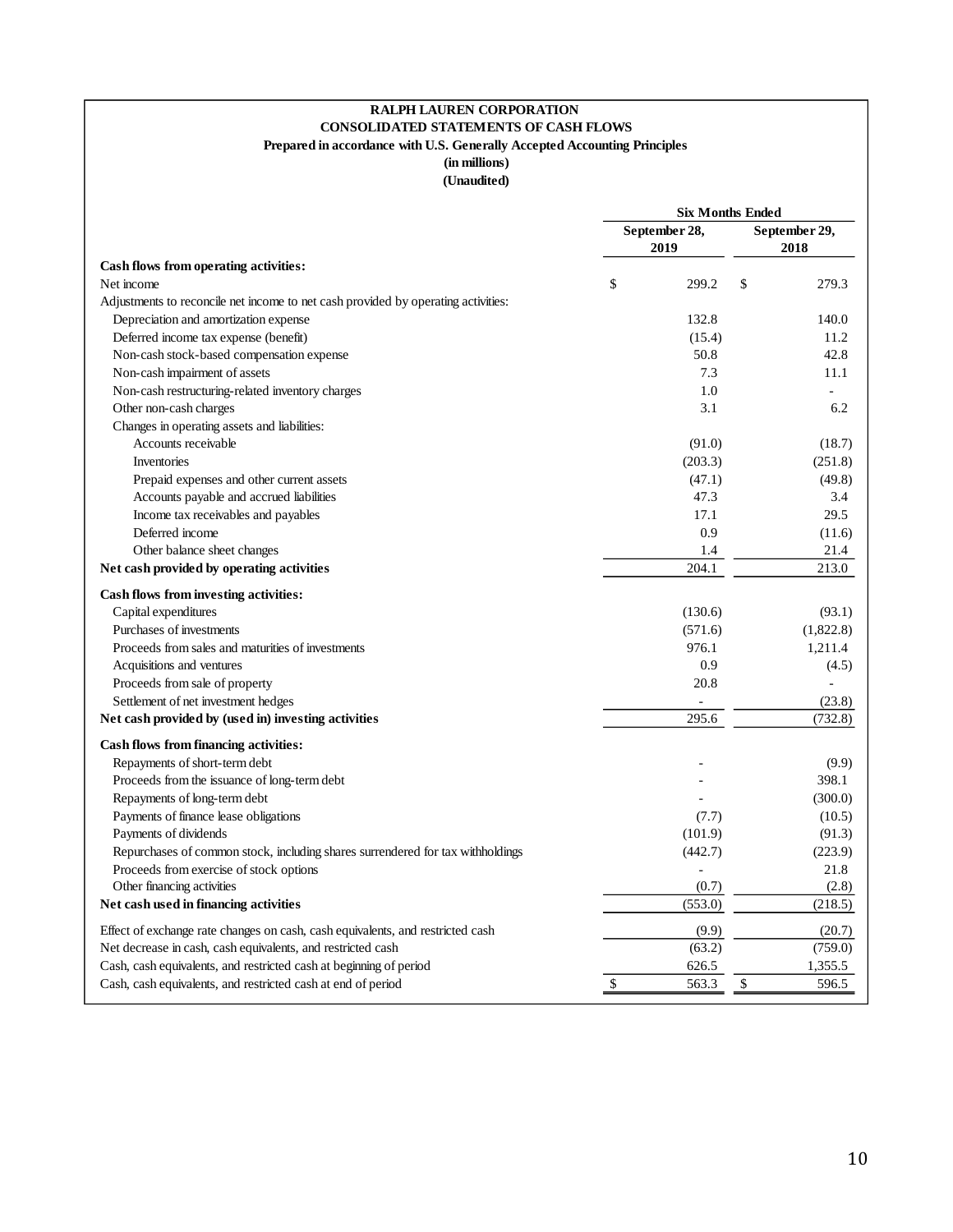#### **RALPH LAUREN CORPORATION OTHER INFORMATION (in millions) (Unaudited)**

## **SEGMENT INFORMATION**

Effective beginning in the first quarter of Fiscal 2020, operating results related to the Company's business in Latin America are included within its Europe segment due to a change in the way in which the Company manages this business. Previously, such results were included within the Company's other non-reportable segments. All prior period segment information has been recast to reflect this change on a comparative basis.

Net revenues and operating income for the periods ended September 28, 2019 and September 29, 2018 for each segment were as follows:

|                                             | <b>Three Months Ended</b> |         |               |         | <b>Six Months Ended</b> |         |               |         |
|---------------------------------------------|---------------------------|---------|---------------|---------|-------------------------|---------|---------------|---------|
|                                             | September 28,             |         | September 29, |         | September 28,           |         | September 29, |         |
|                                             |                           | 2019    |               | 2018    |                         | 2019    |               | 2018    |
| <b>Net revenues:</b>                        |                           |         |               |         |                         |         |               |         |
| North America                               | \$                        | 881.2   | \$            | 888.2   | \$                      | 1,600.6 | \$            | 1,585.8 |
| Europe                                      |                           | 480.2   |               | 464.7   |                         | 841.0   |               | 820.0   |
| Asia                                        |                           | 255.3   |               | 244.7   |                         | 513.9   |               | 492.7   |
| Other non-reportable segments               |                           | 89.5    |               | 93.3    |                         | 179.5   |               | 183.0   |
| Total net revenues                          |                           | 1,706.2 | \$            | 1,690.9 | \$                      | 3,135.0 | \$            | 3,081.5 |
| <b>Operating income:</b>                    |                           |         |               |         |                         |         |               |         |
| North America                               | \$                        | 199.9   | \$            | 209.8   | \$                      | 357.8   | \$            | 369.7   |
| Europe                                      |                           | 140.6   |               | 127.9   |                         | 220.0   |               | 201.6   |
| Asia                                        |                           | 40.9    |               | 32.7    |                         | 89.0    |               | 75.4    |
| Other non-reportable segments               |                           | 22.8    |               | 23.2    |                         | 55.7    |               | 54.2    |
|                                             |                           | 404.2   |               | 393.6   |                         | 722.5   |               | 700.9   |
| Unallocated corporate expenses              |                           | (156.6) |               | (167.7) |                         | (302.0) |               | (322.5) |
| Unallocated restructuring and other charges |                           | (14.5)  |               | (15.9)  |                         | (44.1)  |               | (38.3)  |
| Total operating income                      |                           | 233.1   |               | 210.0   | \$                      | 376.4   | \$            | 340.1   |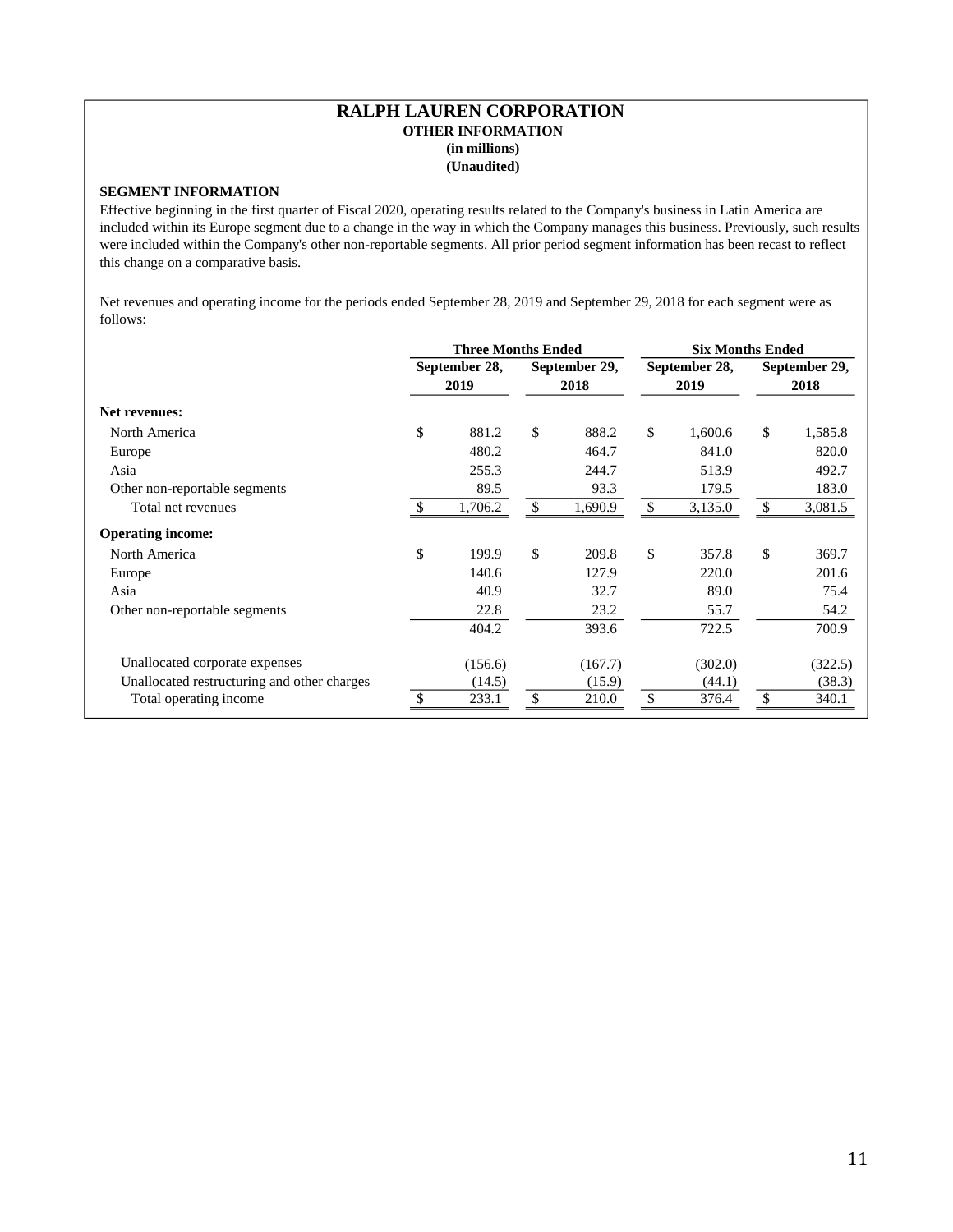#### **RALPH LAUREN CORPORATION Constant Currency Financial Measures (in millions) (Unaudited)**

### **Comparable Store Sales Data**

| <b>Three Months Ended</b><br>September 28, 2019<br>% Change |                          | <b>Six Months Ended</b><br>September 28, 2019<br>% Change |
|-------------------------------------------------------------|--------------------------|-----------------------------------------------------------|
|                                                             | <b>Constant Currency</b> | <b>Constant Currency</b>                                  |
| North America                                               |                          |                                                           |
| Digital commerce                                            | 2%                       | 1%                                                        |
| <b>Excluding Digital commerce</b>                           | 2%                       | 1%                                                        |
| <b>Total North America</b>                                  | 2%                       | 1%                                                        |
| Europe                                                      |                          |                                                           |
| Digital commerce                                            | 13%                      | 18%                                                       |
| <b>Excluding Digital commerce</b>                           | 2%                       | 2%                                                        |
| <b>Total Europe</b>                                         | 3%                       | 4%                                                        |
| Asia                                                        |                          |                                                           |
| Digital commerce                                            | 12%                      | 19%                                                       |
| <b>Excluding Digital commerce</b>                           | 1%                       | 3%                                                        |
| <b>Total Asia</b>                                           | 1%                       | 3%                                                        |
| <b>Total Ralph Lauren</b>                                   | 2%                       | 2%                                                        |

# **Operating Segment Net Revenue Data**

|                               |   | <b>Three Months Ended</b> |    |                    | % Change           |                          |  |  |  |
|-------------------------------|---|---------------------------|----|--------------------|--------------------|--------------------------|--|--|--|
|                               |   | September 28, 2019        |    | September 29, 2018 | <b>As Reported</b> | <b>Constant Currency</b> |  |  |  |
| North America                 | S | 881.2                     | \$ | 888.2              | $(0.8\%)$          | $(0.7\%)$                |  |  |  |
| Europe                        |   | 480.2                     |    | 464.7              | 3.3%               | 7.9%                     |  |  |  |
| Asia                          |   | 255.3                     |    | 244.7              | 4.3%               | 4.6%                     |  |  |  |
| Other non-reportable segments |   | 89.5                      |    | 93.3               | $(4.0\%)$          | $(3.9\%)$                |  |  |  |
| Net revenues                  |   | 1,706.2                   |    | 1,690.9            | 0.9%               | 2.2%                     |  |  |  |
|                               |   | <b>Six Months Ended</b>   |    |                    | % Change           |                          |  |  |  |
|                               |   | September 28, 2019        |    | September 29, 2018 | As Reported        | <b>Constant Currency</b> |  |  |  |
| North America                 |   | 1.600.6                   | \$ | 1,585.8            | 0.9%               | 1.0%                     |  |  |  |
| Europe                        |   | 841.0                     |    | 820.0              | 2.6%               | 7.5%                     |  |  |  |
| Asia                          |   | 513.9                     |    | 492.7              | 4.3%               | 6.2%                     |  |  |  |
| Other non-reportable segments |   | 179.5                     |    | 183.0              | $(1.9\%)$          | $(1.7\%)$                |  |  |  |
| Net revenues                  |   |                           |    |                    |                    |                          |  |  |  |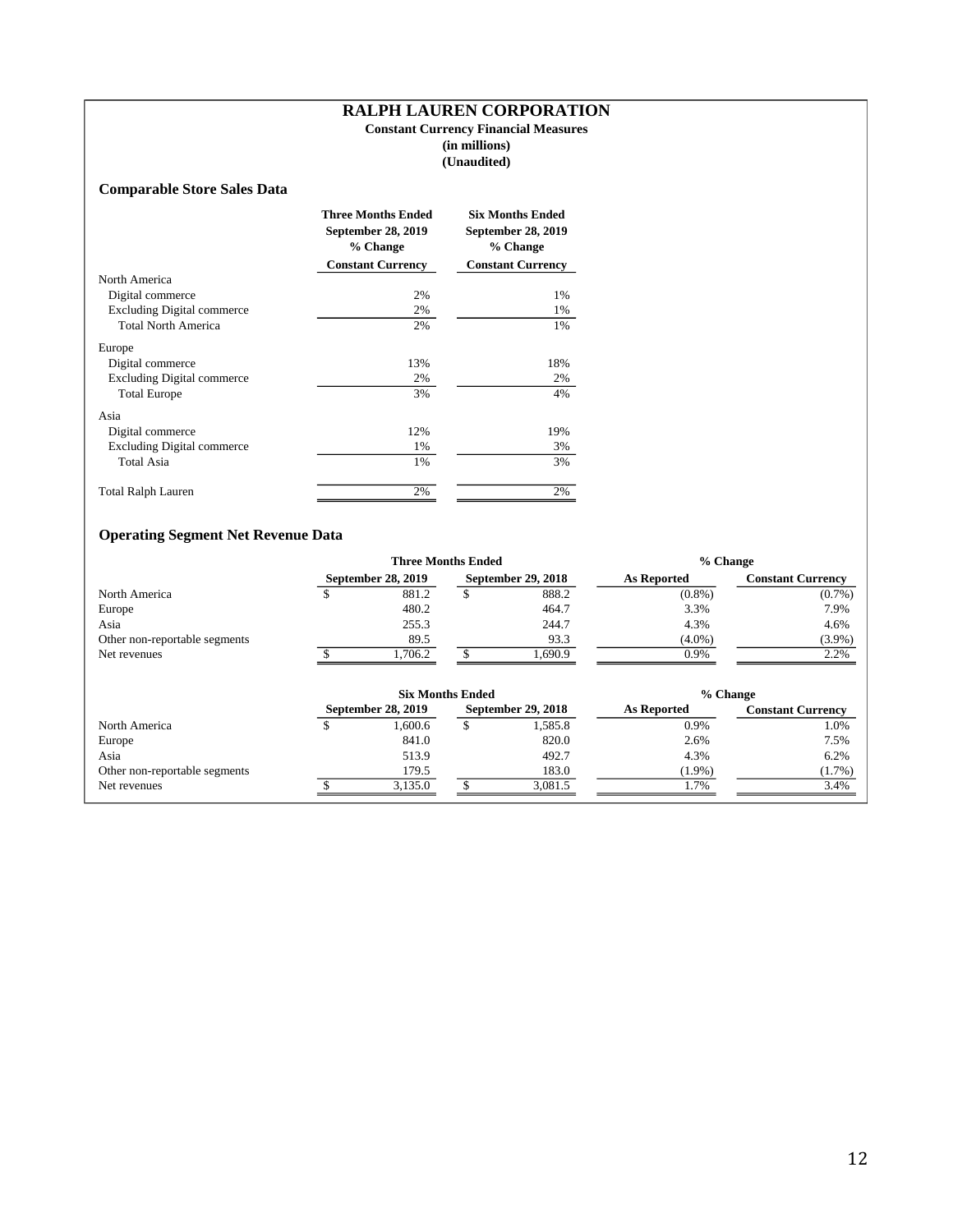#### **RALPH LAUREN CORPORATION Revenue by Sales Channel (in millions) (Unaudited)**

|                                 |                                       |                                     |                                     |                     |                   | <b>Three Months Ended</b>             |                                         |                                     |                          |                   |
|---------------------------------|---------------------------------------|-------------------------------------|-------------------------------------|---------------------|-------------------|---------------------------------------|-----------------------------------------|-------------------------------------|--------------------------|-------------------|
|                                 | September 28, 2019                    |                                     |                                     |                     |                   |                                       |                                         |                                     |                          |                   |
|                                 | <b>North</b>                          |                                     |                                     |                     |                   | <b>North</b>                          |                                         |                                     |                          |                   |
|                                 | America                               | <b>Europe</b>                       | Asia                                | Other               | <b>Total</b>      | America                               | <b>Europe</b>                           | Asia                                | Other                    | <b>Total</b>      |
| <b>Sales Channel:</b>           |                                       |                                     |                                     |                     |                   |                                       |                                         |                                     |                          |                   |
| Retail                          | \$457.9                               | \$238.6                             | \$233.3                             | \$<br>45.4          | \$975.2           | \$435.4                               | \$227.6                                 | \$222.5                             | \$<br>47.4               | \$932.9           |
| Wholesale                       | 423.3                                 | 241.6                               | 22.0                                | 1.9                 | 688.8             | 452.8                                 | 237.1                                   | 22.2                                | 1.5                      | 713.6             |
| Licensing                       | $\overline{\phantom{a}}$              | $\overline{\phantom{a}}$            | $\Box$                              | 42.2                | 42.2              | $\overline{\phantom{a}}$              | $\overline{\phantom{a}}$                | $\overline{\phantom{a}}$            | 44.4                     | 44.4              |
| Total net revenues              | \$881.2                               | \$480.2                             | \$255.3                             | $\mathbb S$<br>89.5 | \$1,706.2         | \$888.2                               | \$464.7                                 | \$244.7                             | $\mathbb{S}$<br>93.3     | \$1,690.9         |
|                                 |                                       |                                     |                                     |                     |                   |                                       |                                         |                                     |                          |                   |
|                                 |                                       |                                     |                                     |                     |                   | <b>Six Months Ended</b>               |                                         |                                     |                          |                   |
|                                 |                                       |                                     | September 28, 2019                  |                     |                   |                                       |                                         | September 29, 2018                  |                          |                   |
|                                 | North                                 |                                     |                                     |                     |                   | <b>North</b>                          |                                         |                                     |                          |                   |
|                                 | America                               | <b>Europe</b>                       | Asia                                | Other               | <b>Total</b>      | America                               | <b>Europe</b>                           | Asia                                | Other                    | <b>Total</b>      |
| <b>Sales Channel:</b>           |                                       |                                     |                                     |                     |                   |                                       |                                         |                                     |                          |                   |
| Retail                          | \$861.0                               | \$457.1                             | \$479.8                             | \$<br>94.9          | \$1,892.8         | \$822.9                               | \$440.2                                 | \$457.9                             | \$<br>97.3               | \$1,818.3         |
| Wholesale                       | 739.6                                 | 383.9                               | 34.1                                | 3.7                 | 1,161.3           | 762.9                                 | 379.8                                   | 34.8                                | 2.3                      | 1,179.8           |
| Licensing<br>Total net revenues | $\overline{\phantom{a}}$<br>\$1,600.6 | $\overline{\phantom{a}}$<br>\$841.0 | $\overline{\phantom{a}}$<br>\$513.9 | 80.9<br>\$179.5     | 80.9<br>\$3,135.0 | $\overline{\phantom{a}}$<br>\$1,585.8 | $\qquad \qquad \blacksquare$<br>\$820.0 | $\overline{\phantom{a}}$<br>\$492.7 | 83.4<br>$\bar{\$}$ 183.0 | 83.4<br>\$3,081.5 |
|                                 |                                       |                                     |                                     |                     |                   |                                       |                                         |                                     |                          |                   |
|                                 |                                       |                                     |                                     |                     |                   |                                       |                                         |                                     |                          |                   |
|                                 |                                       |                                     |                                     |                     |                   |                                       |                                         |                                     |                          |                   |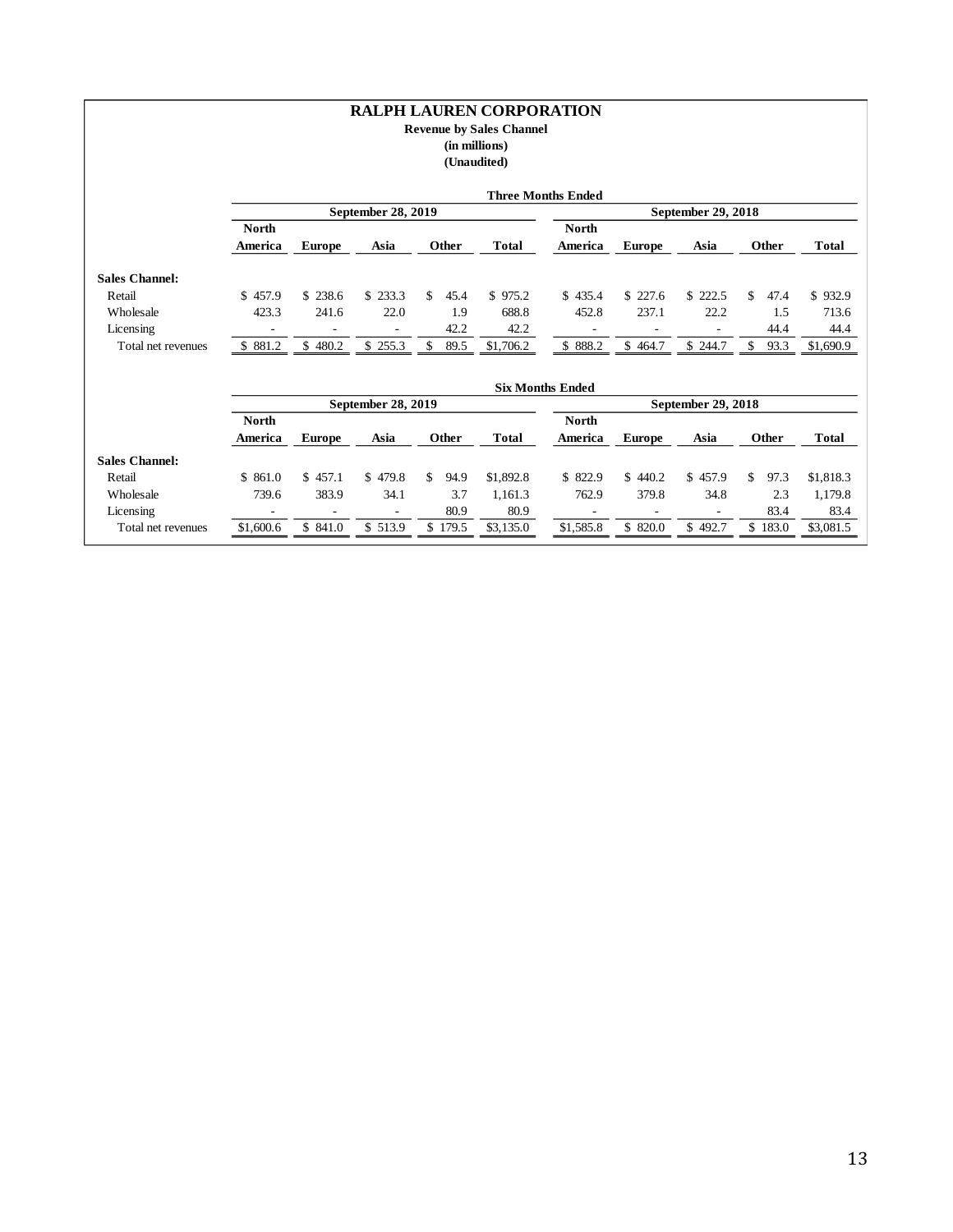# **RALPH LAUREN CORPORATION Global Retail Store Network**

|                                                        | September 28,<br>2019 | September 29,<br>2018 |  |  |
|--------------------------------------------------------|-----------------------|-----------------------|--|--|
| <b>North America</b>                                   |                       |                       |  |  |
| <b>Ralph Lauren Stores</b>                             | 41                    | 42                    |  |  |
| Polo Factory Stores                                    | 184                   | 179                   |  |  |
| <b>Total Directly Operated Stores</b>                  | 225                   | 221                   |  |  |
| Concessions                                            | 3                     | $\overline{2}$        |  |  |
| <b>Europe</b>                                          |                       |                       |  |  |
| <b>Ralph Lauren Stores</b>                             | 28                    | 21                    |  |  |
| Polo Factory Stores                                    | 66                    | 62                    |  |  |
| <b>Total Directly Operated Stores</b>                  | 94                    | 83                    |  |  |
| Concessions                                            | 29                    | 25                    |  |  |
| <b>Asia</b>                                            |                       |                       |  |  |
| <b>Ralph Lauren Stores</b>                             | 63                    | 53                    |  |  |
| Polo Factory Stores                                    | 60                    | 55                    |  |  |
| <b>Total Directly Operated Stores</b>                  | 123                   | 108                   |  |  |
| Concessions                                            | 616                   | 606                   |  |  |
| Other                                                  |                       |                       |  |  |
| <b>Club Monaco Stores</b>                              | 75                    | 75                    |  |  |
| <b>Club Monaco Concessions</b>                         | 5                     | 5                     |  |  |
| <b>Global Directly Operated Stores and Concessions</b> |                       |                       |  |  |
| <b>Ralph Lauren Stores</b>                             | 132                   | 116                   |  |  |
| Polo Factory Stores                                    | 310                   | 296                   |  |  |
| <b>Club Monaco Stores</b>                              | 75                    | 75                    |  |  |
| <b>Total Directly Operated Stores</b>                  | 517                   | 487                   |  |  |
| Concessions                                            | 653                   | 638                   |  |  |
| <b>Global Licensed Stores</b>                          |                       |                       |  |  |
| <b>Total Licensed Stores</b>                           | 254                   | 248                   |  |  |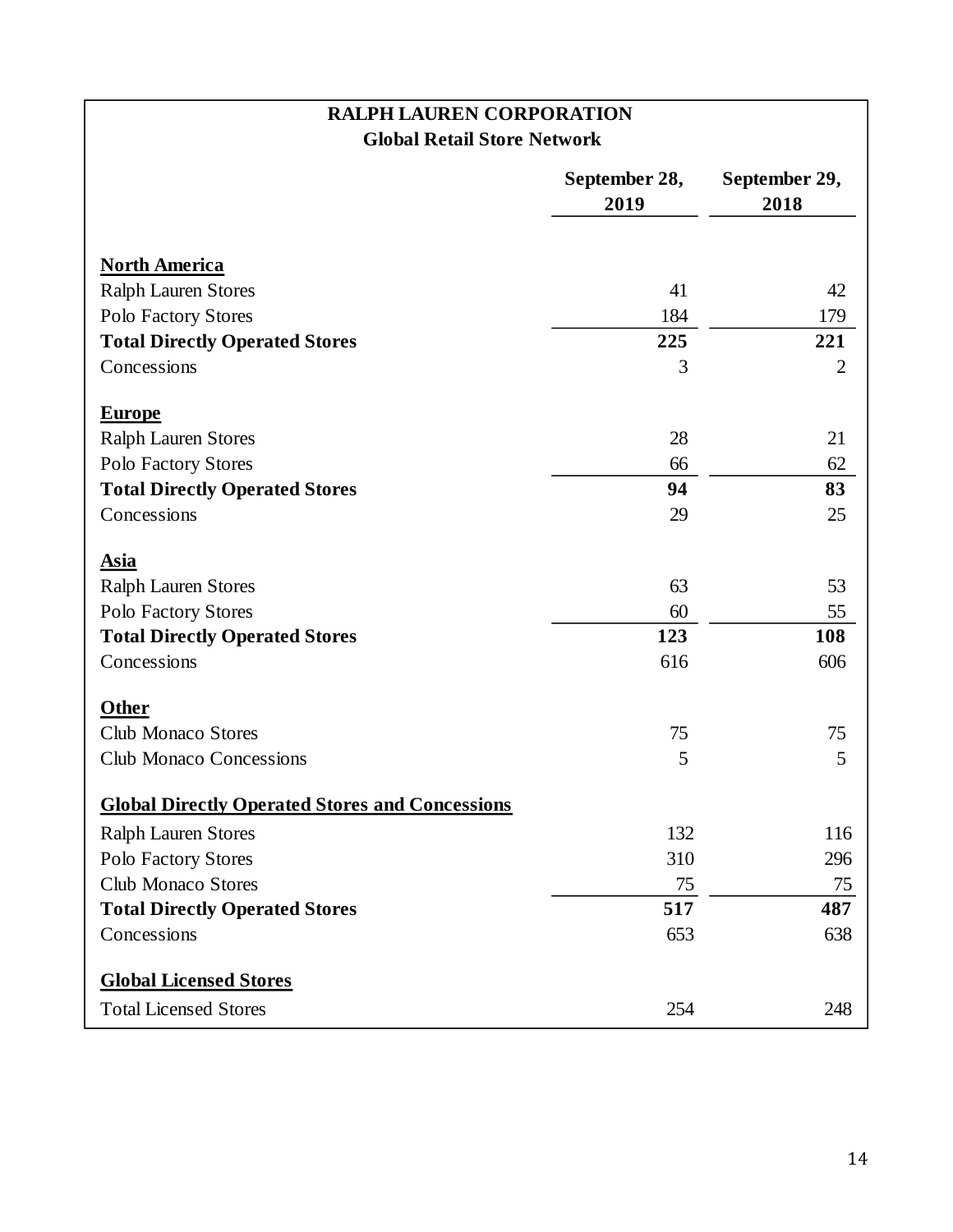#### **RALPH LAUREN CORPORATION Reconciliation of Certain Non-U.S. GAAP Financial Measures**

# **(in millions, except per share data)**

|                                                                    | <b>Three Months Ended</b><br>September 28, 2019 |         |                                               |       |    |                       |  |
|--------------------------------------------------------------------|-------------------------------------------------|---------|-----------------------------------------------|-------|----|-----------------------|--|
|                                                                    | As<br><b>Reported</b>                           |         | <b>Total</b><br>Adjustments <sup>(a)(b)</sup> |       |    | As<br><b>Adjusted</b> |  |
| Net revenues                                                       | \$                                              | 1,706.2 | \$                                            |       | \$ | 1,706.2               |  |
| Gross profit                                                       |                                                 | 1,049.0 |                                               | 0.4   |    | 1,049.4               |  |
| Gross profit margin                                                |                                                 | 61.5%   |                                               |       |    | 61.5%                 |  |
| Total other operating expenses, net                                |                                                 | (815.9) |                                               | 20.6  |    | (795.3)               |  |
| Operating expense margin                                           |                                                 | 47.8%   |                                               |       |    | 46.6%                 |  |
| Operating income                                                   |                                                 | 233.1   |                                               | 21.0  |    | 254.1                 |  |
| Operating margin                                                   |                                                 | 13.7%   |                                               |       |    | 14.9%                 |  |
| Income before income taxes                                         |                                                 | 236.6   |                                               | 21.0  |    | 257.6                 |  |
| Income tax provision                                               |                                                 | (54.5)  |                                               | (4.7) |    | (59.2)                |  |
| Effective tax rate                                                 |                                                 | 23.1%   |                                               |       |    | 23.0%                 |  |
| Net income                                                         | \$                                              | 182.1   | \$                                            | 16.3  | \$ | 198.4                 |  |
| Net income per diluted common share                                | \$                                              | 2.34    |                                               |       | \$ | 2.55                  |  |
| Weighted average common shares outstanding - Diluted               |                                                 | 77.9    |                                               |       |    | 77.9                  |  |
| SEGMENT INFORMATION -                                              |                                                 |         |                                               |       |    |                       |  |
| <b>OPERATING INCOME:</b>                                           |                                                 |         |                                               |       |    |                       |  |
| North America                                                      | \$                                              | 199.9   | \$                                            |       | \$ | 199.9                 |  |
| Operating margin                                                   |                                                 | 22.7%   |                                               |       |    | 22.7%                 |  |
| Europe                                                             |                                                 | 140.6   |                                               |       |    | 140.6                 |  |
| Operating margin                                                   |                                                 | 29.3%   |                                               |       |    | 29.3%                 |  |
| Asia                                                               |                                                 | 40.9    |                                               | 0.4   |    | 41.3                  |  |
| Operating margin                                                   |                                                 | 16.0%   |                                               |       |    | 16.2%                 |  |
| Other non-reportable segments                                      |                                                 | 22.8    |                                               | 3.8   |    | 26.6                  |  |
| Operating margin                                                   |                                                 | 25.5%   |                                               |       |    | 29.7%                 |  |
| Unallocated corporate expenses and restructuring and other charges |                                                 | (171.1) |                                               | 16.8  |    | (154.3)               |  |
| Total operating income                                             | S                                               | 233.1   | \$                                            | 21.0  | \$ | 254.1                 |  |
|                                                                    |                                                 |         |                                               |       |    |                       |  |

|                                                                    | <b>Six Months Ended</b><br>September 28, 2019 |                       |    |                                            |                       |           |  |  |
|--------------------------------------------------------------------|-----------------------------------------------|-----------------------|----|--------------------------------------------|-----------------------|-----------|--|--|
|                                                                    |                                               | As<br><b>Reported</b> |    | <b>Total</b><br>$\bf Adjustments^{(a)(c)}$ | As<br><b>Adjusted</b> |           |  |  |
| Net revenues                                                       | \$                                            | 3,135.0               | \$ |                                            | \$                    | 3,135.0   |  |  |
| Gross profit                                                       |                                               | 1.969.8               |    | 1.0                                        |                       | 1,970.8   |  |  |
| Gross profit margin                                                |                                               | 62.8%                 |    |                                            |                       | 62.9%     |  |  |
| Total other operating expenses, net                                |                                               | (1,593.4)             |    | 51.4                                       |                       | (1,542.0) |  |  |
| Operating expense margin                                           |                                               | 50.8%                 |    |                                            |                       | 49.2%     |  |  |
| Operating income                                                   |                                               | 376.4                 |    | 52.4                                       |                       | 428.8     |  |  |
| Operating margin                                                   |                                               | 12.0%                 |    |                                            |                       | 13.7%     |  |  |
| Income before income taxes                                         |                                               | 383.2                 |    | 52.4                                       |                       | 435.6     |  |  |
| Income tax provision                                               |                                               | (84.0)                |    | (11.7)                                     |                       | (95.7)    |  |  |
| Effective tax rate                                                 |                                               | 21.9%                 |    |                                            |                       | 22.0%     |  |  |
| Net income                                                         | \$                                            | 299.2                 | \$ | 40.7                                       | \$                    | 339.9     |  |  |
| Net income per diluted common share                                | \$                                            | 3.79                  |    |                                            | \$                    | 4.31      |  |  |
| Weighted average common shares outstanding - Diluted               |                                               | 78.9                  |    |                                            |                       | 78.9      |  |  |
| SEGMENT INFORMATION -                                              |                                               |                       |    |                                            |                       |           |  |  |
| <b>OPERATING INCOME:</b>                                           |                                               |                       |    |                                            |                       |           |  |  |
| North America                                                      | \$                                            | 357.8                 | \$ |                                            | \$                    | 357.8     |  |  |
| Operating margin                                                   |                                               | 22.4%                 |    |                                            |                       | 22.4%     |  |  |
| Europe                                                             |                                               | 220.0                 |    | 0.1                                        |                       | 220.1     |  |  |
| Operating margin                                                   |                                               | 26.2%                 |    |                                            |                       | 26.2%     |  |  |
| Asia                                                               |                                               | 89.0                  |    | 0.9                                        |                       | 89.9      |  |  |
| Operating margin                                                   |                                               | 17.3%                 |    |                                            |                       | 17.5%     |  |  |
| Other non-reportable segments                                      |                                               | 55.7                  |    | 3.8                                        |                       | 59.5      |  |  |
| Operating margin                                                   |                                               | 31.0%                 |    |                                            |                       | 33.1%     |  |  |
| Unallocated corporate expenses and restructuring and other charges |                                               | (346.1)               |    | 47.6                                       |                       | (298.5)   |  |  |
| Total operating income                                             | $\mathbb{S}$                                  | 376.4                 | \$ | 52.4                                       | \$                    | 428.8     |  |  |
|                                                                    |                                               |                       |    |                                            |                       |           |  |  |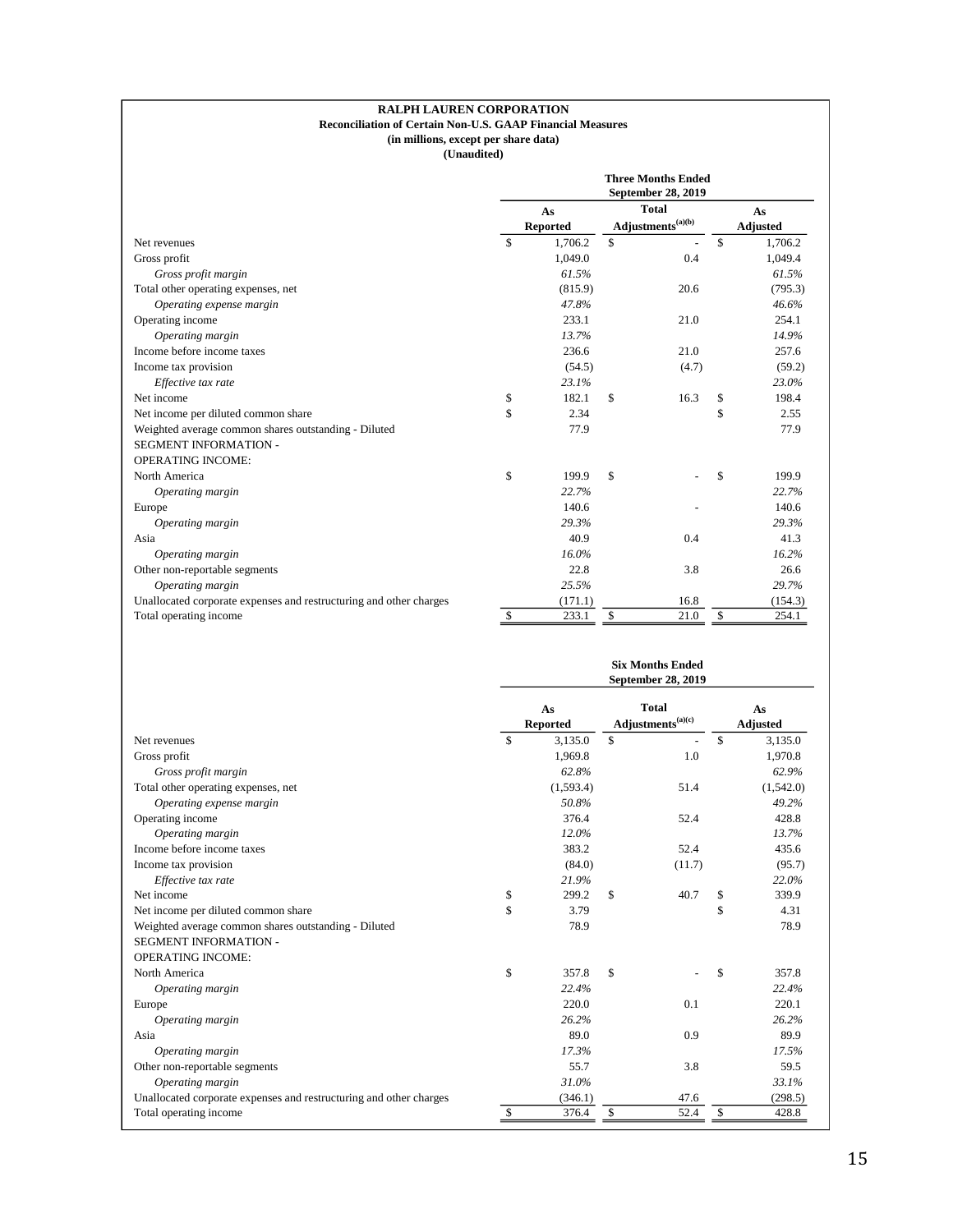#### **RALPH LAUREN CORPORATION Reconciliation of Certain Non-U.S. GAAP Financial Measures (in millions, except per share data)**

|                                                                    | <b>Three Months Ended</b><br>September 29, 2018 |                       |    |                                                                                                          |    |                       |  |
|--------------------------------------------------------------------|-------------------------------------------------|-----------------------|----|----------------------------------------------------------------------------------------------------------|----|-----------------------|--|
|                                                                    |                                                 | As<br><b>Reported</b> |    | <b>Total</b><br>$\mathbf{Adjustments}^{(\mathrm{a})(\mathrm{d})}$                                        |    | As<br><b>Adjusted</b> |  |
| Net revenues                                                       | \$                                              | 1,690.9               | \$ |                                                                                                          | \$ | 1,690.9               |  |
| Gross profit                                                       |                                                 | 1,029.3               |    |                                                                                                          |    | 1,029.3               |  |
| Gross profit margin                                                |                                                 | 60.9%                 |    |                                                                                                          |    | 60.9%                 |  |
| Total other operating expenses, net                                |                                                 | (819.3)               |    | 25.7                                                                                                     |    | (793.6)               |  |
| Operating expense margin                                           |                                                 | 48.5%                 |    |                                                                                                          |    | 46.9%                 |  |
| Operating income                                                   |                                                 | 210.0                 |    | 25.7                                                                                                     |    | 235.7                 |  |
| Operating margin                                                   |                                                 | 12.4%                 |    |                                                                                                          |    | 13.9%                 |  |
| Income before income taxes                                         |                                                 | 214.8                 |    | 25.7                                                                                                     |    | 240.5                 |  |
| Income tax provision                                               |                                                 | (44.5)                |    | (9.8)                                                                                                    |    | (54.3)                |  |
| Effective tax rate                                                 |                                                 | 20.7%                 |    |                                                                                                          |    | 22.6%                 |  |
| Net income                                                         | \$                                              | 170.3                 | \$ | 15.9                                                                                                     | \$ | 186.2                 |  |
| Net income per diluted common share                                | \$                                              | 2.07                  |    |                                                                                                          | \$ | 2.26                  |  |
| Weighted average common shares outstanding - Diluted               |                                                 | 82.3                  |    |                                                                                                          |    | 82.3                  |  |
| <b>SEGMENT INFORMATION -</b>                                       |                                                 |                       |    |                                                                                                          |    |                       |  |
| <b>OPERATING INCOME:</b>                                           |                                                 |                       |    |                                                                                                          |    |                       |  |
| North America                                                      | \$                                              | 209.8                 | \$ | 0.3                                                                                                      | \$ | 210.1                 |  |
| Operating margin                                                   |                                                 | 23.6%                 |    |                                                                                                          |    | 23.7%                 |  |
| Europe                                                             |                                                 | 127.9                 |    | 0.5                                                                                                      |    | 128.4                 |  |
| Operating margin                                                   |                                                 | 27.5%                 |    |                                                                                                          |    | 27.6%                 |  |
| Asia                                                               |                                                 | 32.7                  |    | 3.5                                                                                                      |    | 36.2                  |  |
| Operating margin                                                   |                                                 | 13.4%                 |    |                                                                                                          |    | 14.8%                 |  |
| Other non-reportable segments                                      |                                                 | 23.2                  |    | 5.3                                                                                                      |    | 28.5                  |  |
| Operating margin                                                   |                                                 | 24.9%                 |    |                                                                                                          |    | 30.5%                 |  |
| Unallocated corporate expenses and restructuring and other charges |                                                 | (183.6)               |    | 16.1                                                                                                     |    | (167.5)               |  |
| Total operating income                                             | \$                                              | 210.0                 | \$ | 25.7                                                                                                     | \$ | 235.7                 |  |
|                                                                    |                                                 |                       |    | <b>Six Months Ended</b><br>$C_{1}$ , $A_{2}$ , $A_{3}$ , $A_{4}$ , $A_{5}$ , $A_{6}$ , $A_{7}$ , $A_{8}$ |    |                       |  |

|                                                                    | September 29, 2018 |           |                                           |              |                 |           |  |
|--------------------------------------------------------------------|--------------------|-----------|-------------------------------------------|--------------|-----------------|-----------|--|
|                                                                    |                    | As        |                                           | <b>Total</b> |                 | As        |  |
|                                                                    | <b>Reported</b>    |           | $\mathbf{Adj}$ ustments <sup>(a)(e)</sup> |              | <b>Adjusted</b> |           |  |
| Net revenues                                                       | \$                 | 3,081.5   | \$                                        |              | \$              | 3,081.5   |  |
| Gross profit                                                       |                    | 1,925.0   |                                           |              |                 | 1,925.0   |  |
| Gross profit margin                                                |                    | 62.5%     |                                           |              |                 | 62.5%     |  |
| Total other operating expenses, net                                |                    | (1,584.9) |                                           | 49.4         |                 | (1,535.5) |  |
| Operating expense margin                                           |                    | 51.4%     |                                           |              |                 | 49.8%     |  |
| Operating income                                                   |                    | 340.1     |                                           | 49.4         |                 | 389.5     |  |
| Operating margin                                                   |                    | 11.0%     |                                           |              |                 | 12.6%     |  |
| Income before income taxes                                         |                    | 347.7     |                                           | 49.4         |                 | 397.1     |  |
| Income tax provision                                               |                    | (68.4)    |                                           | (14.6)       |                 | (83.0)    |  |
| Effective tax rate                                                 |                    | 19.7%     |                                           |              |                 | 20.9%     |  |
| Net income                                                         | \$                 | 279.3     | \$                                        | 34.8         | \$              | 314.1     |  |
| Net income per diluted common share                                | \$                 | 3.37      |                                           |              | \$              | 3.79      |  |
| Weighted average common shares outstanding - Diluted               |                    | 82.8      |                                           |              |                 | 82.8      |  |
| <b>SEGMENT INFORMATION -</b>                                       |                    |           |                                           |              |                 |           |  |
| <b>OPERATING INCOME:</b>                                           |                    |           |                                           |              |                 |           |  |
| North America                                                      | \$                 | 369.7     | \$                                        | 0.3          | \$              | 370.0     |  |
| Operating margin                                                   |                    | 23.3%     |                                           |              |                 | 23.3%     |  |
| Europe                                                             |                    | 201.6     |                                           | 1.5          |                 | 203.1     |  |
| Operating margin                                                   |                    | 24.6%     |                                           |              |                 | 24.8%     |  |
| Asia                                                               |                    | 75.4      |                                           | 3.7          |                 | 79.1      |  |
| Operating margin                                                   |                    | 15.3%     |                                           |              |                 | 16.1%     |  |
| Other non-reportable segments                                      |                    | 54.2      |                                           | 5.3          |                 | 59.5      |  |
| Operating margin                                                   |                    | 29.7%     |                                           |              |                 | 32.5%     |  |
| Unallocated corporate expenses and restructuring and other charges |                    | (360.8)   |                                           | 38.6         |                 | (322.2)   |  |
| Total operating income                                             | $\mathbb{S}$       | 340.1     | \$                                        | 49.4         | \$              | 389.5     |  |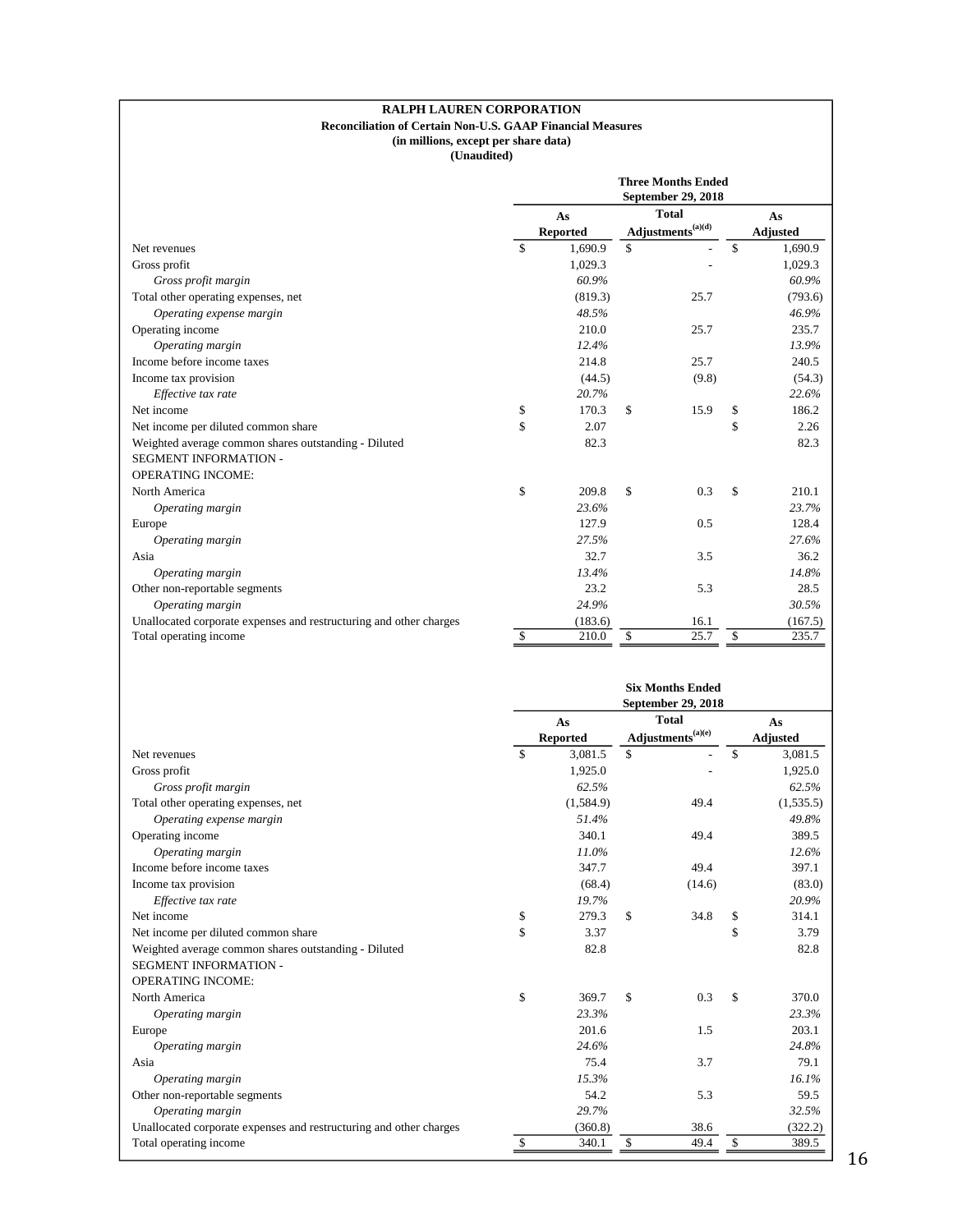### **RALPH LAUREN CORPORATION Footnotes to Non-U.S. GAAP Financial Measures**

- **(a)** Adjustments for inventory-related charges are recorded within cost of goods sold in the consolidated statements of operations. Adjustments for impairment-related charges are recorded within impairment of assets in the consolidated statements of operations. Adjustments for all other charges are recorded within restructuring and other charges in the consolidated statements of operations.
- **(b)** Adjustments for the three months ended September 28, 2019 include (i) charges of \$15.8 million recorded in connection with the Company's restructuring plans, consisting of restructuring charges, impairment of assets, and inventory-related charges; (ii) additional impairment of assets of \$3.8 million related to underperforming stores as a result of on-going store portfolio evaluation; and (iii) other charges of \$1.4 million primarily related to rent and occupancy costs associated with certain previously exited real estate locations for which the related lease agreements have not yet expired.
- **(c)** Adjustments for the six months ended September 28, 2019 include (i) charges of \$24.6 million recorded in connection with the Company's restructuring plans, consisting of restructuring charges, impairment of assets, and inventory-related charges; (ii) other charges of \$24.0 million primarily related to the charitable donation of the net cash proceeds received from the sale of the Company's corporate jet, and rent and occupancy costs associated with certain previously exited real estate locations for which the related lease agreements have not yet expired; and (iii) additional impairment of assets of \$3.8 million related to underperforming stores as a result of on-going store portfolio evaluation.
- **(d)** Adjustments for the three months ended September 29, 2018 include (i) charges of \$16.9 million recorded in connection with the Company's restructuring plans, consisting of restructuring charges and impairment of assets; (ii) additional impairment of assets of \$5.3 million related to underperforming stores as a result of on-going store portfolio evaluation; and (iii) other charges of \$3.5 million related to depreciation expense associated with the Company's former Polo store at 711 Fifth Avenue in New York City. The income tax provision reflects a favorable measurement period adjustment of \$4.7 million recorded in connection with U.S. tax reform.
- **(e)** Adjustments for the six months ended September 29, 2018 include (i) charges of \$32.9 million recorded in connection with the Company's restructuring plans, consisting of restructuring charges and impairment of assets; (ii) additional impairment of assets of \$5.3 million related to underperforming stores as a result of on-going store portfolio evaluation; and (iii) other charges of \$11.2 million primarily related to depreciation expense associated with the Company's former Polo store at 711 Fifth Avenue in New York City and its customs audit. The income tax provision reflects a favorable measurement period adjustment of \$4.7 million recorded in connection with U.S. tax reform.

# **NON-U.S. GAAP FINANCIAL MEASURES**

Since Ralph Lauren Corporation is a global company, the comparability of its operating results reported in U.S. Dollars is affected by foreign currency exchange rate fluctuations because the underlying currencies in which it transacts change in value over time compared to the U.S. Dollar. These rate fluctuations can have a significant effect on the Company's reported results. As such, in addition to financial measures prepared in accordance with accounting principles generally accepted in the U.S. ("U.S. GAAP"), the Company's discussions often contain references to constant currency measures, which are calculated by translating the current-year and prior-year reported amounts into comparable amounts using a single foreign exchange rate for each currency. The Company presents constant currency financial information, which is a non-U.S. GAAP financial measure, as a supplement to its reported operating results. The Company uses constant currency information to provide a framework for assessing how its business performed excluding the effects of foreign currency exchange rate fluctuations. Management believes this information is useful to investors for facilitating comparisons of operating results and better identifying trends in the Company's businesses. The constant currency